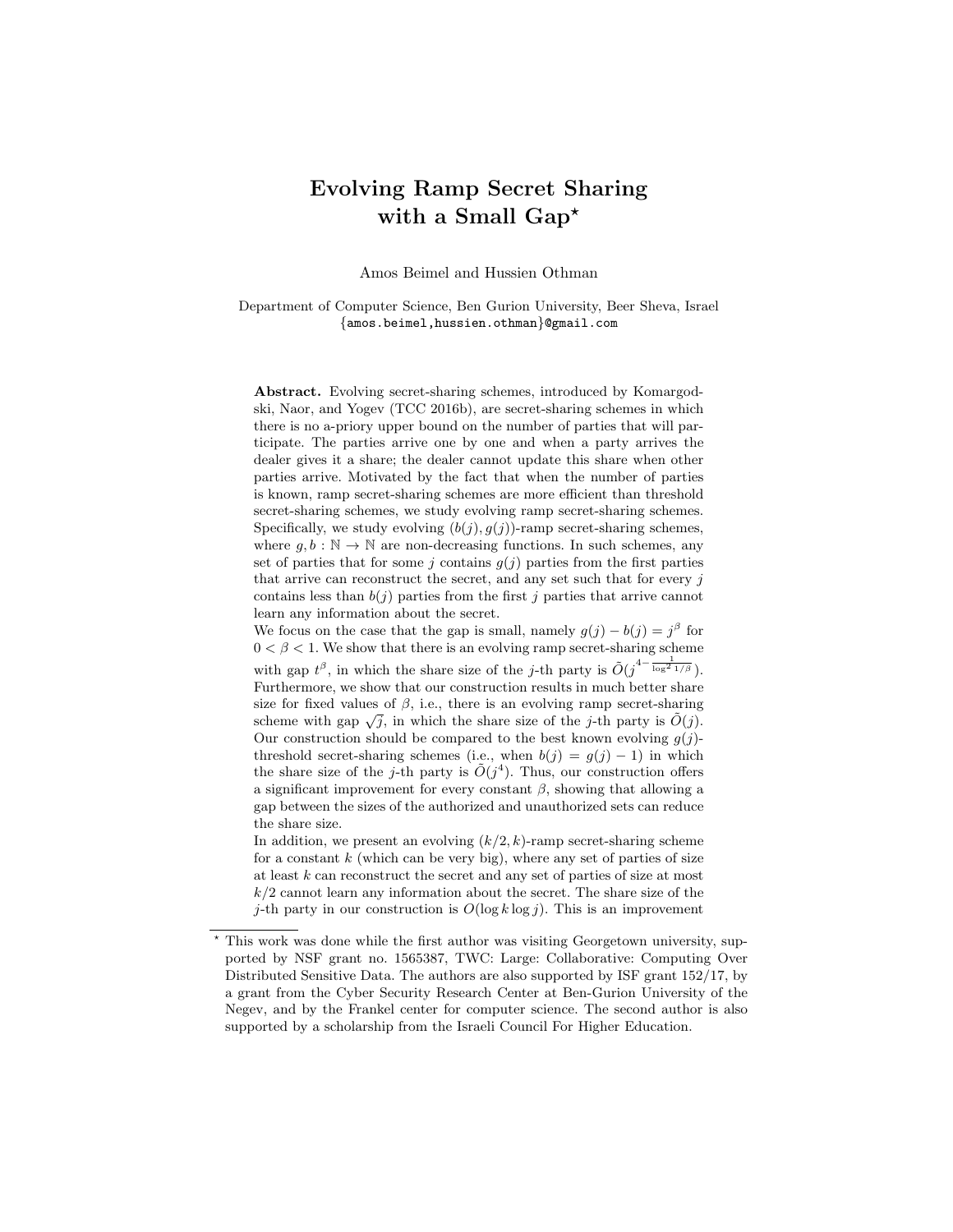over the best known evolving k-threshold secret-sharing schemes in which the share size of the *j*-th party is  $O(k \log i)$ .

# 1 Introduction

In secret-sharing schemes (as in many cryptographic primitives) the number of parties is known in advance. If the number of parties is not known in advance, the dealer can assume an upper bound on this number. On one hand, if this upper bound is too pessimistic (e.g., very few parties are active), then the shares are unnecessarily large. On the other hand, if the upper bound is too optimistic and the number of parties exceeds the upper bound, then either new parties cannot join the system or the dealer needs to refresh the shares of all existing parties, which is very costly. Komargodski, Naor, and Yogev [\[14\]](#page-26-0) suggested evolving secret-sharing schemes as a solution to this problem. In such schemes, there is no upper bound on the number of parties and the parties arrive one after the other. When a party arrives the dealer gives it a share; the dealer cannot update this share when other parties arrive.

Continuing our previous work [\[1\]](#page-25-0), we consider evolving ramp secret-sharing schemes. In a traditional  $(b, g)$ -ramp secret-sharing schemes (with a fixed number of parties n, where  $b < g \leq n$ , sets of parties of size at least g should be able to reconstruct the secret, while sets of parties of size at most  $b$  should get no information on the secret.<sup>[1](#page-1-0)</sup> There are no requirements on sets with more than b parties but less than  $g$  parties. Allowing a gap between  $b$  and  $g$  results in schemes that are more efficient than threshold secret-sharing schemes. Ramp secret-sharing schemes were first presented by Blakley and Meadows [\[4\]](#page-26-1), and were used to construct efficient secure multiparty computation (MPC) protocols, starting in the work of Franklin and Yung  $[11]$ . In evolving  $(b, q)$ -ramp secretsharing schemes (without an upper bound on the number of parties),  $q$  and  $b$  are non-decreasing functions  $g, b : \mathbb{N} \to \mathbb{N}$  such that  $b(j) < g(j)$  for every  $j \in \mathbb{N}$ , sets of parties that for some j contain at least  $g(j)$  parties from the first j parties that arrive are authorized (i.e., should be able to reconstruct the secret), while sets of parties that for every j contain at most  $b(j)$  parties from the first j parties that arrive are unauthorized (i.e., should get no information on the secret). Again, there are no requirements on sets that do not satisfy either of the requirements. In this work we investigate evolving ramp secret-sharing schemes, where the gap between g and b is small, e.g.,  $g(j) - b(j) = j^{\beta}$  for some constant  $\beta$  or  $b(j) = k/2$ and  $q(j) = k$  for some constant k.

Before presenting our results, we describe several results on evolving secretsharing schemes. Komargodski, Naor, and Yogev [\[14\]](#page-26-0) showed that every evolving access structure (i.e., collection of authorized sets) can be realized by a secret-sharing scheme, where the size of the share of the j-th party is  $2^{j-1}$ (even if the dealer does not know the access structure in advance). They also

<span id="page-1-0"></span><sup>&</sup>lt;sup>1</sup> The letters  $b$  and  $g$  stand for "bad" parties (that should not learn information about the secret) and "good" parties (that can reconstruct the secret).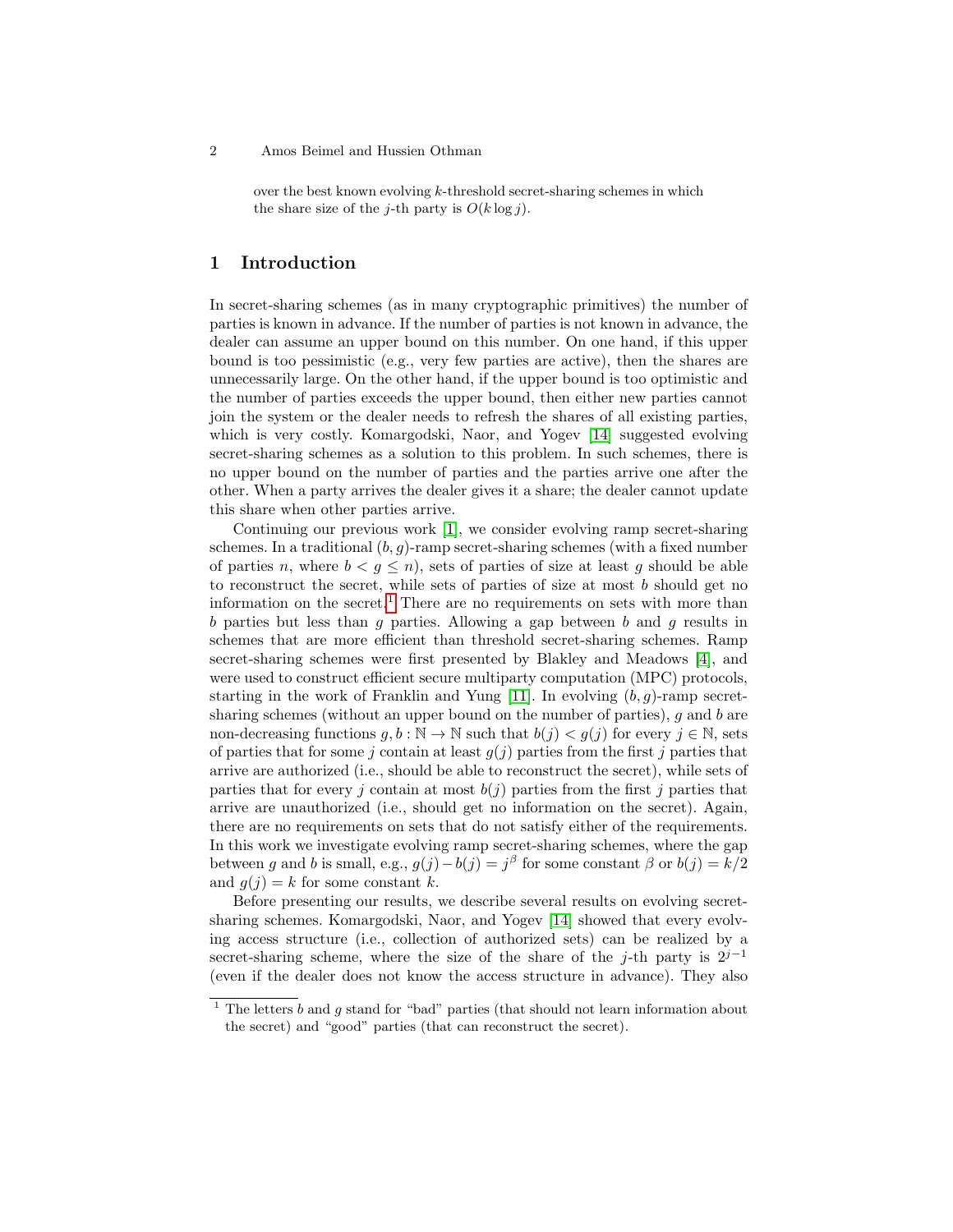showed evolving k-threshold secret-sharing schemes (where any set of  $k$  parties can reconstruct the secret), in which the share size of the  $j$ -th party is  $(k-1)$  log  $j + O(\log \log j)$ . Komargodski and Paskin-Cherniavsky [\[15\]](#page-26-3) considered evolving dynamic-threshold secret-sharing schemes in which the threshold is defined by a function  $g : \mathbb{N} \to \mathbb{N}$ ; in such a scheme a set of parties is authorized if for some j the set contains at least  $g(j)$  parties from the first j parties that arrive; all other parties are unauthorized. For every non-decreasing function  $1 \leq g(j) \leq j$ , they constructed an evolving  $g(j)$ -threshold secret-sharing scheme in which the share size of the j-th party is  $O(j^4 \log j)$ . As the number of parties is unbounded, this share size can be quite large. Beimel and Othman [\[1\]](#page-25-0) constructed for any constants  $0 < \alpha < \gamma < 1$  an evolving  $(b(j) = \alpha j, g(j) = \gamma j)$ -ramp secret-sharing scheme (i.e., the gap is a constant fraction of the parties) where the size of the share of the *j*-th party is  $O(1)$ .

Evolving ramp secret-sharing schemes with small gap are motivated due two reasons. First, they are step towards understanding the evolving dynamic threshold schemes, i.e., when the gap is 1. Second, it is a very interesting theoretical question to understand how the evolving ramp schemes behave as a function of the size of the gap. Namely, we know that when the gap is a constant fraction then the share size is  $O(1)$  and when the gap is 1 the best share size of the j-th party is  $\tilde{O}(j^4)$ ; understanding what the share size is in between these two extremes is a natural question.

## 1.1 Our Results

In this work we continue the investigation of evolving ramp secret-sharing schemes. We study the share size in ramp evolving secret-sharing schemes when the gap between  $g(j)$  and  $b(j)$  is small, i.e.,  $o(j)$ . Can the share size be smaller than  $j^4$  – the share size in the evolving threshold secret-sharing schemes of [\[15\]](#page-26-3)? We give positive results when  $g(j) - b(j) \leq j^{\beta}$  for some constant  $\beta$ . We prove the following theorem:

**Theorem 1.1.** For every constants  $0 < \beta < 1$  and  $0 < \gamma < 1$ , there exists an evolving  $(b(j) = \gamma j - j^{\beta}, g(j) = \gamma j)$ -ramp secret-sharing scheme, where the share size of party  $p_i$ , for  $j \in \mathbb{N}$ , is

<span id="page-2-1"></span><span id="page-2-0"></span>
$$
O\left(j^{4-O(\frac{1}{\log^2(1/\beta)})}\log^2 j\right).
$$

For  $\beta \geq 1/2$ , we prove the following better result.

**Theorem 1.2.** Let  $\beta > 0$  and  $0 < \gamma \le 1$ . There exists an evolving  $(\gamma t - t^{\beta}, \gamma t)$ ramp secret-sharing scheme in which for every  $j \in \mathbb{N}$  the share size of  $p_j$  is  $O(j^{(1-\beta)/\beta}\log j)$ .

As instantiations of Theorem [1.2](#page-2-0) we get:

– When  $g(j) - b(j) = \frac{j}{\text{polylog}(j)}$ , the share size in our scheme is  $\text{polylog}(j)$ (Theorem [1.2](#page-2-0) with  $\beta = 1 - \Theta(\frac{\log \log j}{\log j}))$ .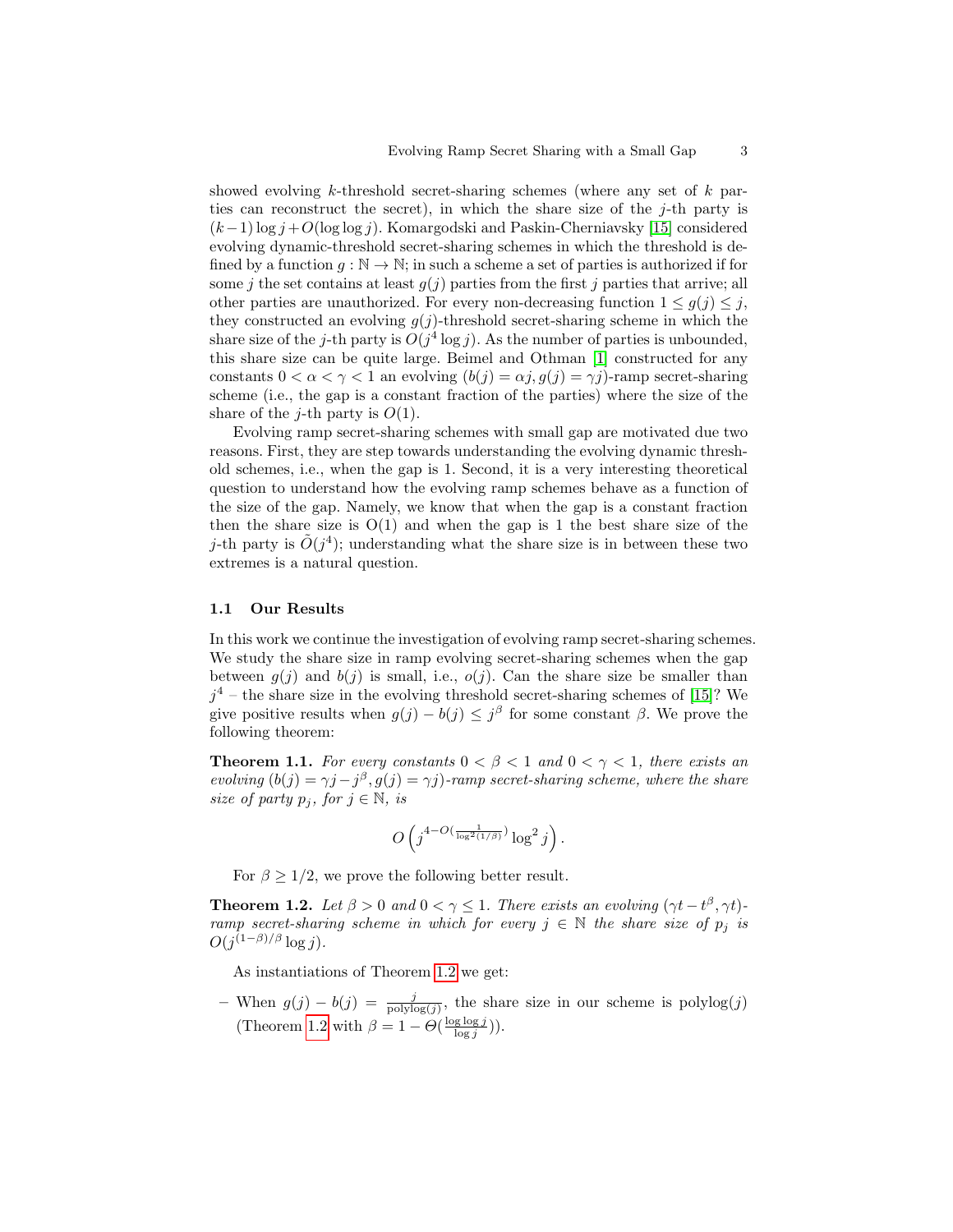- 4 Amos Beimel and Hussien Othman
	- When  $g(j) b(j) = \sqrt{j}$ , the share size in our scheme is  $\tilde{O}(j)$  (Theorem [1.2](#page-2-0)) with  $\beta = 1/2$ .

Thus, our constructions offer a significant improvement for a constant  $\beta$  com-pared to [\[15\]](#page-26-3), showing that allowing a gap between  $q(i)$  and  $b(i)$  can reduce the share size in known evolving secret-sharing schemes compared to schemes in which there is no gap (i.e.,  $g(j) - b(j) = 1$ ).

In addition, we present a construction of evolving  $(k/2, k)$ -ramp secret-sharing schemes for a constant  $k$  (where any set of parties of size at least  $k$  can reconstruct the secret and any set of parties of size at most  $k/2$  cannot learn any information about the secret). The share size of the  $j$ -th party in our construction is  $O(\log k \log j)$ . We prove the following theorem:

**Theorem 1.3.** For every constant  $k \in \mathbb{N}$ , there exists an evolving  $(k, k/2)$ ramp secret-sharing scheme, where the share size of party  $p_i$ , for  $j \in \mathbb{N}$ , is  $O(\log k \log j)$ .

This is an improvement over the evolving k-threshold secret-sharing schemes of [\[14\]](#page-26-0) in which the share size of the j-th party is  $O(k \log j)$ . Our result can be either seen as a first step in constructing improved evolving  $k$ -threshold secretsharing schemes or as showing that for constant k evolving  $(k/2, k)$ -ramp secretsharing schemes are more efficient.

## 1.2 Our Techniques

We next describe the ideas of our construction for an evolving  $(b(i) = i/2 - j)$  $j^{\beta}, g(j) = j/2$ -ramp secret-sharing scheme. We start in Section [3](#page-8-0) by reducing the problem of realizing an evolving ramp secret-sharing scheme with an infinite number of parties to a problem of constructing secret-sharing realizing access structures with a finite number of parties. Specifically, for a given  $t \in \mathbb{N}$ , we define an access structure  $\Gamma_t$  containing the parties  $\{p_{t^{\beta}}, \ldots, p_{2t}\}$ . A set A whose maximal party is  $p_k$  should be able to reconstruct the secret in  $\Gamma_t$  if  $k > t$  and  $|A| \ge k/2 - t^{\beta}/2$ . A set that should not learn any information on the secret in the evolving  $(j/2 - j^{\beta}, j/2)$ -ramp secret-sharing scheme, should not get any information on the secret in  $\Gamma_t$ . Given secret-sharing schemes realizing  $\Gamma_t$ , we construct an evolving  $(j/2 - j^{\beta}, j/2)$ -ramp secret-sharing scheme by executing a secret-sharing scheme realizing  $\Gamma_t$  for every t that is a power of 2. That is, for every  $\ell \in \mathbb{N}$ , when party  $p_{t\beta}$  for  $t = 2^{\ell}$  arrives, we share the secret by a secret-sharing scheme realizing  $\Gamma_t$  with parties  $\{p_{t^\beta}, \ldots, p_{2t}\}\$ . When party  $p_j$  for  $t^{\beta} \leq j \leq 2t$  arrives, we give  $p_j$  the share of  $p_j$  in the scheme realizing  $\Gamma_t$  (notice that  $p_i$  gets shares in the scheme for  $\Gamma_t$  for many values of t). The correctness of the scheme is explained by the fact that we "lose" at most  $t^{\beta}$  parties from the beginning; since we allow a gap of at most  $t^{\beta}$  parties, we will not miss any authorized set.

We present two constructions of secret-sharing schemes realizing the above access structure  $\Gamma_t$ . The first construction, described in Section [4,](#page-11-0) uses the socalled segments technique, where we have a sequence  $n_0, n_1, \ldots, n_r$  of integers,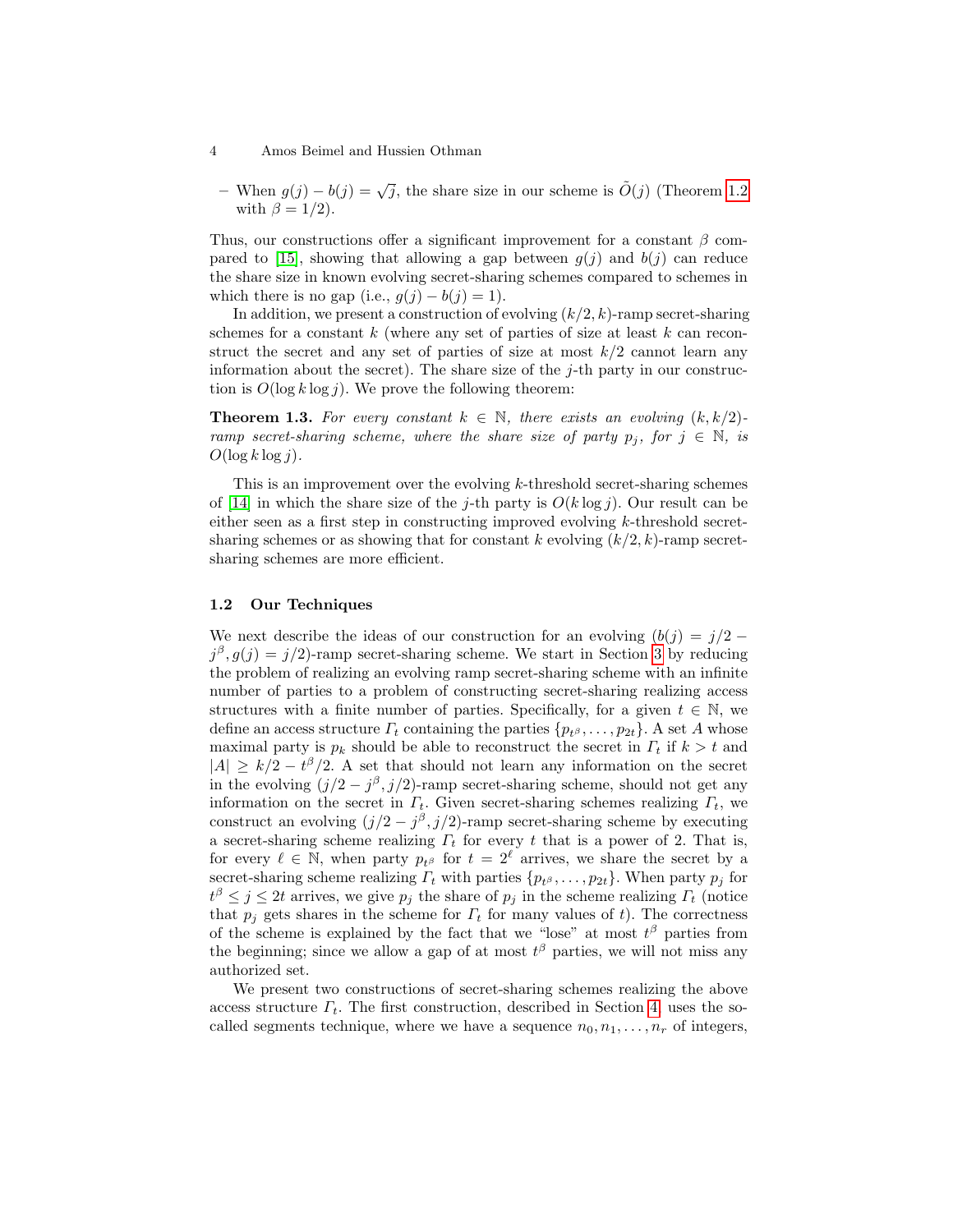where  $t < n_0 < n_1 < \cdots < n_r \leq 2t$  and we share the secret among the parties  ${p_{t}}^{\beta}, \ldots, p_{n_i}$  for every  $0 \leq i \leq r$  using a threshold secret-sharing scheme, with an appropriate threshold. We choose the sequence of number of parties and thresholds so the correctness and security hold. This construction yields our best result when  $\beta \geq 1/2$ . For  $\beta = 1/2$  we get an evolving secret-sharing scheme in which the share size of the j-th party is  $O(j \log j)$ .

Our second construction, described in Section [6,](#page-15-0) uses the so called tree technique (which also uses the segments technique). The tree technique was introduced in  $[15]$  (generalizing ideas of  $[14]$ ). In the tree technique, we construct a tree, where for every edge in the tree we assign a set of consecutive parties and a weight. We define an access structure for this tree, where a set of parties A should be able to reconstruct the secret if there is a path from the root to a leaf such that for every edge in the path whose weight  $w$  the set  $A$  contains at least  $w$  parties from the set of parties assigned to the edge. In [\[15\]](#page-26-3), an infinite tree is constructed with appropriate sets and weights such that the resulting scheme is an evolving  $g(n)$ -threshold secret-sharing scheme; in this scheme the share size of the j-th party is  $O(j^4)$ . Using the fact that we have a gap between b and g and our reduction to finite access structures, we can construct finite trees resulting in more efficient evolving secret-sharing schemes. For example, we optimize our construction for the evolving  $(j/2 - j^{1/8}, j/2)$ -ramp secret-sharing scheme, resulting in share size  $O(j^{2.32})$  for the j-th party. For every  $\beta < 1/2$  the share size of the j-th party in our evolving  $(t/2 - t^{\beta}, t/2)$ -ramp secret-sharing scheme is  $O(j^{4-\frac{1}{\log^2 1/\beta}} \log^2 j)$ .

The results in Section [4](#page-11-0) proves Theorem [1.2](#page-2-0) only for a constant  $\gamma \leq 1/2$ . In Section [7,](#page-21-0) we prove Theorem [1.2](#page-2-0) for any constant  $\gamma > 0$ . This is done by a reduction, where we use an evolving  $(j/d - ((j/d\gamma)^{\beta} - 1), j/d)$ -ramp secretsharing scheme  $\Pi$  for any constant d to construct an evolving  $(\gamma j - j^{\beta}, \gamma j)$ -ramp secret-sharing scheme  $\Pi'$ . The reduction is simple, the share of the j-th party in  $\Pi'$  is the share of the  $|\gamma dt|$ -th party in  $\Pi$ . Verifying that the reduction is correct is quite easy (see proof of Theorem [7.1\)](#page-21-1).

In Section [8,](#page-22-0) we construct an evolving  $(k/2, k)$ -ramp secret-sharing scheme in which the share size of the j-th party is  $O(\log k \log j)$ . The idea of the construction is as follows. We use the evolving  $k$ -threshold secret-sharing scheme of [\[14\]](#page-26-0) as a building box. The secret-sharing scheme of [\[14\]](#page-26-0) is recursive and its bottle-neck is a procedure that shares k secrets  $v_1, \ldots, v_k$  among a set of parties of size j, where each secret  $v_i$  is independently shared using an *i*-out-of-j threshold secret-sharing scheme. Since each sharing results in a share of size  $log j$ , the total share of the j-th party is  $k \log j$ . For the ramp scheme, we use a similar procedure, however we use only  $\log k$  threshold secret-sharing schemes, where for every  $\ell \in \{0, \ldots, \log k\}$  we share  $v_{2^{\ell}}, \ldots, v_{2^{\ell+1}-1}$  using a  $2^{\ell}$ -out-of-j threshold secret-sharing scheme. For the security of the scheme we observe that a set of size  $k/2$  obtains less than k shares of the evolving k-threshold secret-sharing scheme, thus learns nothing about the secret. Since sharing  $k$  short secrets in a  $2^{\ell}$ -out-of-j threshold secret-sharing scheme requires only shares of size log j, the share size in our scheme is  $O(\log k \log i)$ .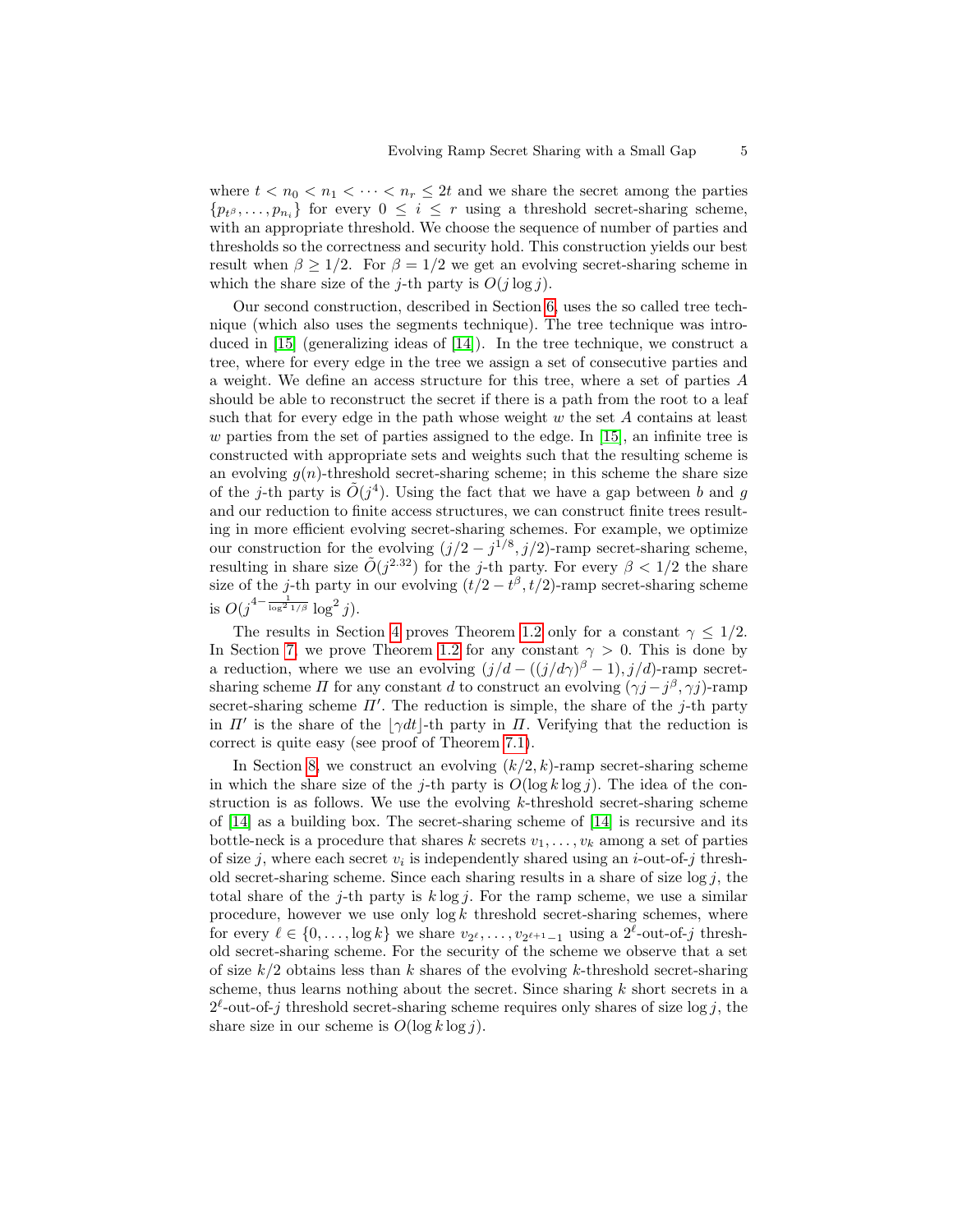In Section [9,](#page-24-0) we analyze the share size in the schemes  $\Pi_{\text{seg}}$  and  $\Pi_{\text{tree}}$ our schemes from Section [4](#page-11-0) and Section [6](#page-15-0) respectively. We prove that for  $\beta$  $1/2$  the share size in the scheme  $\Pi_{\text{seg}}$  is better than the share size in every implementation of  $\Pi_{\text{tree}}$ , that is, for  $\beta > 1/2$  the best share size achievable using our schemes is  $j^{(1-\beta)/\beta}$ . Furthermore, we prove a weak lower bound of  $\Omega(j)$  on the best share size in  $\Pi_{\text{seg}}$  and  $\Pi_{\text{tree}}$  for  $\beta \leq 1/2$ .

#### 1.3 Previous Works

Secret-sharing schemes were introduced by Shamir [\[17\]](#page-26-4) and Blakley [\[3\]](#page-26-5) for threshold access structures, and by Ito, Saito, and Nishizeki for the general case [\[12\]](#page-26-6). Shamir's [\[17\]](#page-26-4) and Blakley's [\[3\]](#page-26-5) constructions are efficient both in the size of the shares and in the computation required for sharing and reconstruction. The size of the share in Shamir's scheme for sharing an  $\ell$ -bit secret among n parties is max $\{\ell, \log n\}$ . Kilian and Nisan [\[13\]](#page-26-7) proved a  $\log(n - k + 2)$  lower bound on the share size for sharing a 1-bit secret for the  $k$ -out-of-n threshold access structure (see [\[7\]](#page-26-8)). This lower bound implies that  $\Omega(\log n)$  bits are necessary when k is not too close to n. Bogdanov, Guo, and Komargodski [\[5\]](#page-26-9) proved that the lower bound of  $\Omega(\log n)$  bits applies to any secret-sharing scheme realizing k-out-of-n threshold access structures for every  $1 < k < n$ . When  $k = 1$  or  $k = n$ , schemes with share size of 1 are known.

Ramp secret-sharing schemes. Ramp secret-sharing schemes were presented by Blakley and Meadows [\[4\]](#page-26-1). For long enough secrets, they constructed a  $(b, g)$ ramp secret-sharing scheme with share size  $1/(g - b)$  times the size of the secret. Ramp schemes have found numerous applications in cryptography, including efficient secure multiparty computation (MPC) protocols (Franklin and Yung [\[11\]](#page-26-2) and many follow-up works), broadcast encryption (Stinson and Wei [\[18\]](#page-26-10)) and error decodable secret sharing (Martin, Paterson, and Stinson [\[16\]](#page-26-11)). Cascudo, Cramer, and Xing [\[7\]](#page-26-8) proved lower bounds on the share size in ramp secretsharing schemes: If every set of size at least an can reconstruct the secret while every set of size at most bn cannot learn any information on the secret, then the length of the shares is at least  $\log((1 - b)/(a - b))$ . Bogdanov et al. [\[5\]](#page-26-9) showed that for all  $0 < b < a < 1$ , in any ramp secret sharing the size of the shares is at least  $log(a/(a - b))$ . On the positive side, Chen et al. [\[8\]](#page-26-12) proved that for every  $\epsilon > 0$  there is a ramp secret-sharing scheme with share size  $O(1)$  in which every set of size at least  $(1/2 + \epsilon)n$  can reconstruct the secret while every set of size at most  $(1/2 - \epsilon)n$  cannot learn any information on the secret.

Evolving and online secret-sharing schemes. D'Arco et al. [\[10\]](#page-26-13) constructed evolving k-threshold secret-sharing schemes, where the secret is reconstructed only with probability  $p < 1$ , however the share size is  $O(1)$ . Komargodski and Paskin-Cherniavsky [\[15\]](#page-26-3) showed how to transform any evolving secret-sharing scheme to a robust scheme, where a shared secret can be recovered even if some parties hand-in incorrect shares. Cachin [\[6\]](#page-26-14) and Csirmaz and Tardos [\[9\]](#page-26-15) considered online secret sharing, which is similar to evolving secret-sharing schemes. As in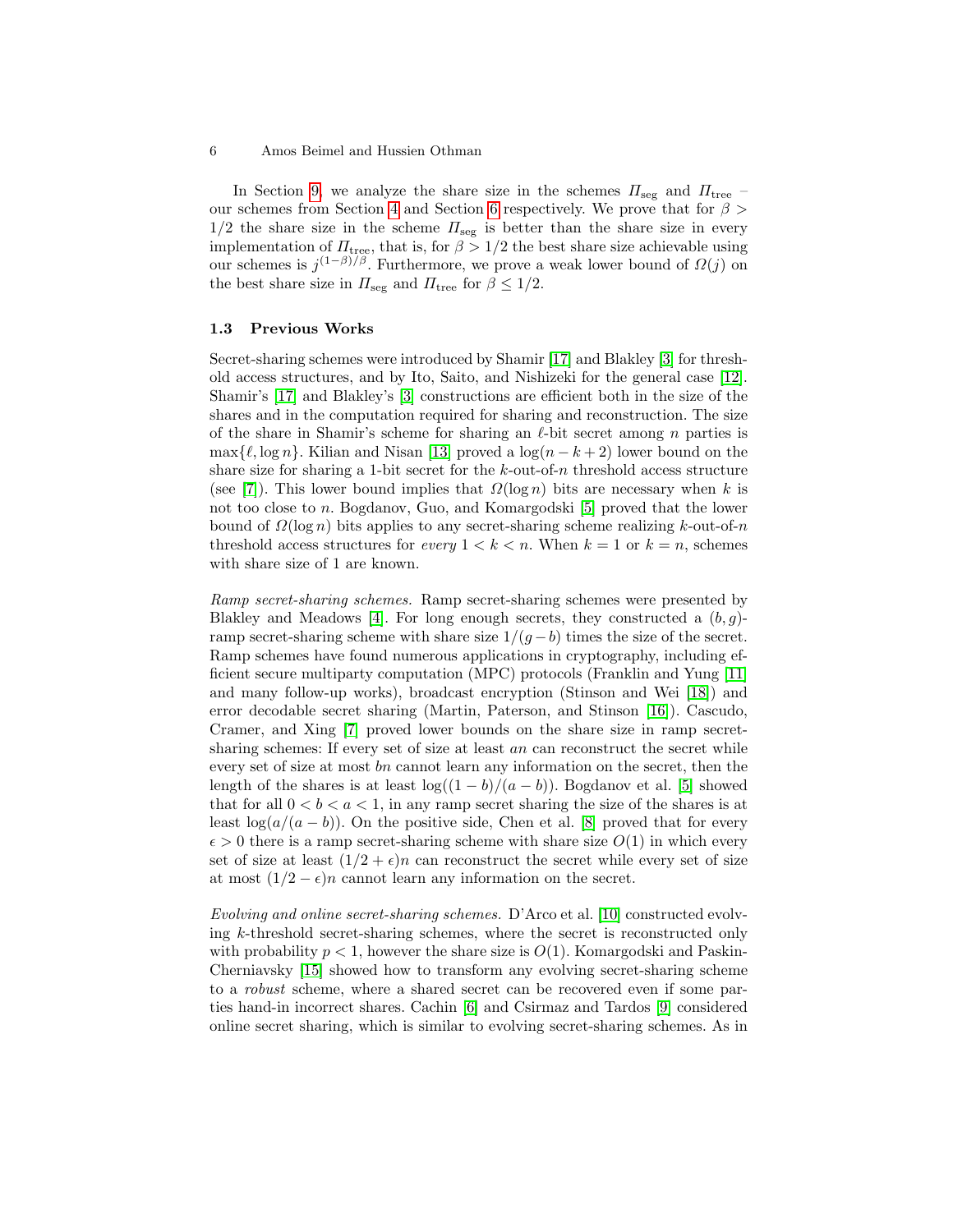evolving secret-sharing scheme, in on-line secret-sharing, parties can enroll in any time after the initialization, and the number of parties is unbounded. However, in the works on online secret-sharing, the number of authorized sets a party can join is bounded.

# 2 Preliminaries

In this section we present formal definitions of secret-sharing schemes and evolving secret-sharing schemes.

Notations. We denote the logarithmic function with base 2 by log. We use the notation  $[n]$  to denote the set  $\{1, 2, \ldots, n\}$ . When we refer to a set of parties  $A = \{p_{i_1}, p_{i_2}, \dots, p_{i_t}\}\,$ , we assume that  $i_1 < i_2 < \dots < i_t$ .

# 2.1 Secret-Sharing Schemes

We next present the definition of secret-sharing schemes. Our definition is of non-perfect secret-sharing schemes, where some sets of parties can reconstruct the secret, some sets should not get any information on the secret, and there are no requirements on all other sets.

<span id="page-6-0"></span>**Definition 2.1 (Access structures).** Let  $\mathcal{P} = \{p_1, \ldots, p_n\}$  be a set of parties. A collection  $\Gamma \subseteq 2^{\{p_1,...,p_n\}}$  is monotone if  $B \in \Gamma$  and  $B \subseteq C$  imply that  $C \in \Gamma$ . An access structure  $\Gamma = (\Gamma_{\text{YES}}, \Gamma_{\text{NO}})$  is a pair of collections of sets such that  $\Gamma_{\rm VES}, \Gamma_{\rm NO} \subseteq 2^{\{p_1,...,p_n\}}$ , the collections  $\Gamma_{\rm VES}$  and  $2^{\{p_1,...,p_n\}} \backslash \Gamma_{\rm NO}$  are monotone, and  $\Gamma_{\text{YES}} \cap \Gamma_{\text{NO}} = \emptyset$ . Sets in  $\Gamma_{\text{YES}}$  are called authorized, and sets in  $\Gamma_{\text{NO}}$  are called unauthorized. The access structure is called an incomplete access structure if there is at least one subset of parties  $A \subseteq \mathcal{P}$  such that  $A \notin \Gamma_{\text{YES}} \cup \Gamma_{\text{NO}}$ . Otherwise, it is called a complete access structure.

<span id="page-6-1"></span>Definition 2.2 (Secret-sharing schemes). A secret-sharing  $\Sigma = \langle \Pi, \mu \rangle$ over a set of parties  $\mathcal{P} = \{p_1, \ldots, p_n\}$  with domain of secrets K is a pair, where  $\mu$ is a probability distribution on some finite set R called the set of random strings and  $\Pi$  is a mapping from  $K \times R$  to a set of n-tuples  $K_1 \times K_2 \times \cdots \times K_n$  (the set  $K_j$  is called the domain of shares of  $p_j$ ). A dealer distributes a secret  $k \in K$ according to  $\Sigma$  by first sampling a random string  $r \in R$  according to  $\mu$ , computing a vector of shares  $\Pi(k,r) = (s_1, \ldots, s_n)$ , and privately communicating each share  $s_j$  to party  $p_j$ . For a set  $A \subseteq \{p_1, \ldots, p_n\}$ , we denote  $\Pi_A(k,r)$  as the restriction of  $\Pi(k, r)$  to its A-entries (i.e., the shares of the parties in A). The size of the secret is defined as  $\log |K|$  and the size of the share of party  $p_j$ is defined as  $\log |K_i|$ .

A secret-sharing scheme  $\langle \Pi, \mu \rangle$  with domain of secrets K realizes an access structure  $\Gamma = (\Gamma_{\text{YES}}, \Gamma_{\text{NO}})$  if the following two requirements hold: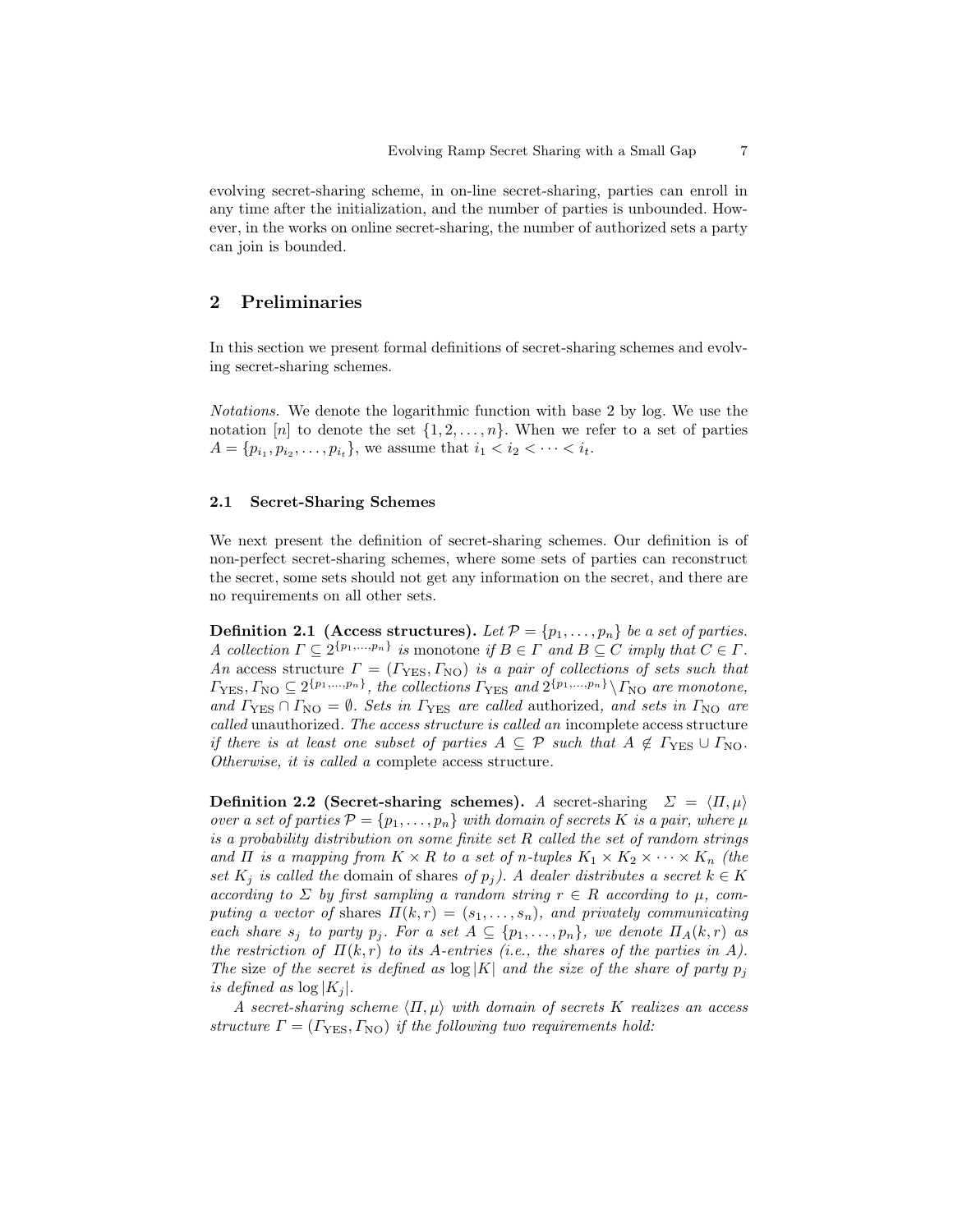CORRECTNESS. The secret  $k$  can be reconstructed by any authorized set of parties. That is, for any set  $B = \{p_{i_1}, \ldots, p_{i_{|B|}}\} \in \Gamma_{\text{YES}},$  there exists a reconstruction function  $\text{Recon}_B : K_{i_1} \times \cdots \times K_{i_{|B|}} \to K$  such that for every secret  $k \in K$ and every random string  $r \in R$ , Recon<sub>B</sub>  $\left(\Pi_B(k,r)\right) = k$ .

SECURITY. Every unauthorized set cannot learn anything about the secret from its shares. Formally, for any set  $T \in \Gamma_{\text{NO}}$ , every two secrets  $a, b \in K$ , and every possible vector of shares  $\langle s_j \rangle_{p_j \in T}$ ,

$$
\Pr[\Pi_T(a,r) = \langle s_j \rangle_{p_j \in T}] = \Pr[\Pi_T(b,r) = \langle s_j \rangle_{p_j \in T}],
$$

where the probability is over the choice of r from R at random according to  $\mu$ .

Remark 2.3. For sets of parties  $A \subseteq \mathcal{P}$  such that  $A \notin \Gamma_{\text{YES}} \cup \Gamma_{\text{NO}}$  there are no requirements, i.e., they might be able to reconstruct the secret, they may have some partial information on the secret, or they may have no information on the secret.

Definition 2.4 (Threshold access structures). Let  $1 \leq k \leq n$ . A k-outof-n threshold access structure  $\Gamma$  over a set of parties  $\mathcal{P} = \{p_1, \ldots, p_n\}$  is the complete access structure accepting all subsets of size at least k, that is,  $\Gamma_{\rm{YES}} =$  ${A \subseteq \mathcal{P} : |A| \ge k}$  and  $\Gamma_{\text{NO}} = {A \subseteq \mathcal{P} : |A| < k}.$ 

The well known scheme of Shamir [\[17\]](#page-26-4) for the  $k$ -out-of-n threshold access structure (based on polynomial interpolation) is an efficient threshold secretsharing scheme, whose properties are summarized in the following claim.

**Claim 2.5 (Shamir [\[17\]](#page-26-4)).** For every  $n \in N$  and  $1 \leq k \leq n$ , there is a secretsharing scheme for secrets of size m realizing the k-out-of-n threshold access structure in which the share size is  $\ell$ , where  $\ell = \max\{m, \lceil \log(n + 1) \rceil\}.$ 

Definition 2.6 (Ramp secret-sharing schemes [\[4\]](#page-26-1)). Let  $0 \leq b < g \leq n$ . The  $(b, g)$ -ramp access structure over a set of parties  $\mathcal{P} = \{p_1, \ldots, p_n\}$  is the incomplete access structure  $\Gamma_{b,g} = (\Gamma_{\text{YES}}, \Gamma_{\text{NO}})$ , where  $\Gamma_{\text{YES}} = \{A \subseteq \mathcal{P} : |A| \geq \Gamma_{\text{F}}\}$ g} and  $\Gamma_{\text{NO}} = \{A \subseteq \mathcal{P} : |A| \leq b\}$ . A  $(b, g)$ -ramp scheme with n parties is a secret-sharing scheme realizing  $\Gamma_{b,q}$ .

Chen et al. [\[8\]](#page-26-12) showed the existence of ramp secret-sharing schemes with share size  $O(1)$ .

Claim 2.7 (Chen et al. [\[8\]](#page-26-12)). For every constant  $0 < \epsilon < 1/2$  there are integers  $\ell$  and  $n_0$  such that for every  $n \geq n_0$  there is a  $((1/2-\epsilon)n,(1/2+\epsilon)n$ -ramp secretsharing scheme with n parties and share size  $\ell$ .

<span id="page-7-0"></span>The next corollary, which can be found in [\[1\]](#page-25-0), shows the existence of ramp secret-sharing schemes for any gap of  $\Theta(n)$ .

**Corollary 2.8.** For every constants  $0 < b < g < 1$  there are integers  $\ell$  and  $n_0$ such that for every  $n \geq n_0$  there is a  $(b, g)$ -ramp secret-sharing scheme with n parties and share size  $\ell$ .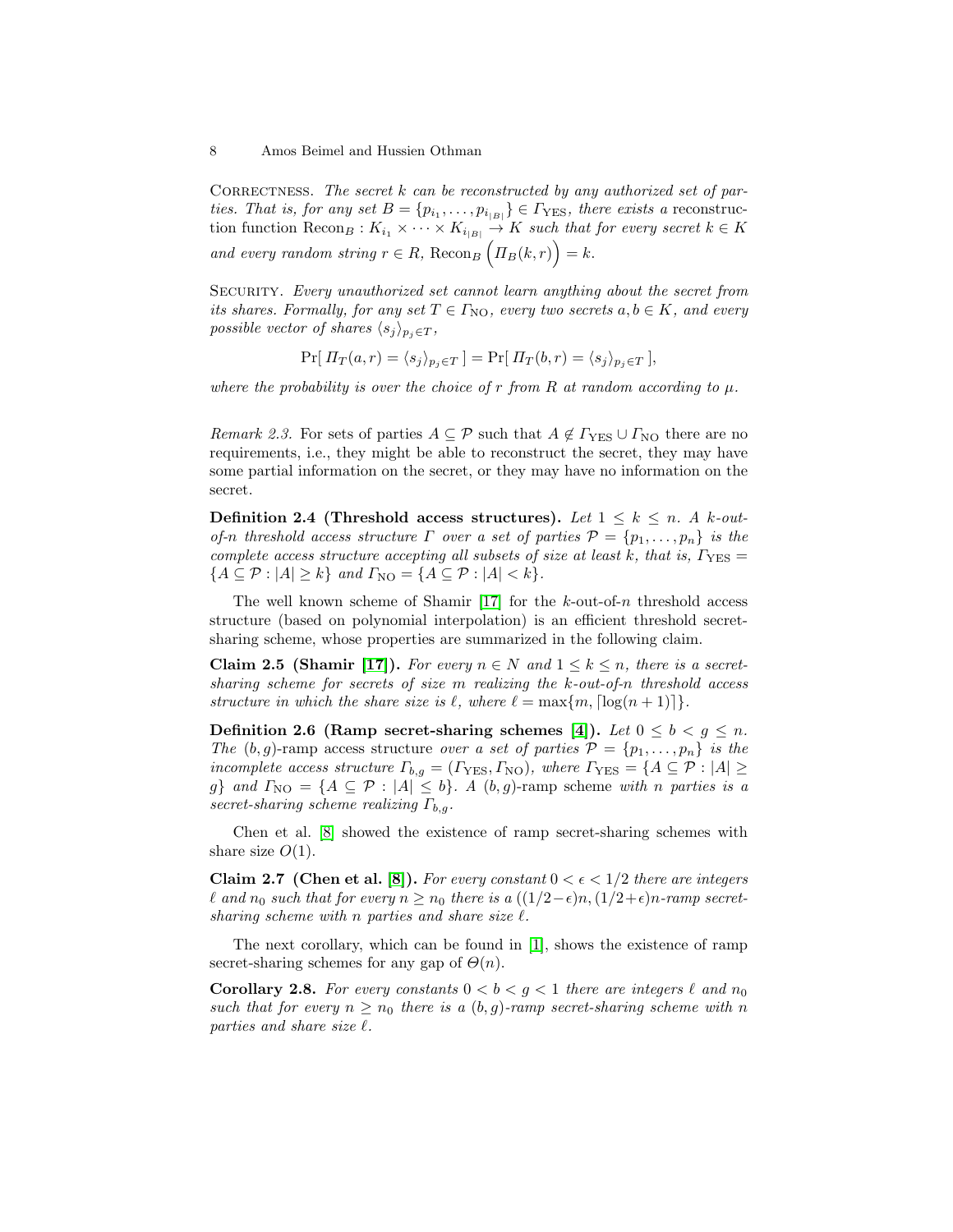#### 2.2 Secret Sharing for Evolving Access Structures

We proceed with the definition of an evolving access structure, introduced in [\[14\]](#page-26-0).

Definition 2.9 (Evolving access structures). Let  $\mathcal{P} = \{p_i\}_{i \in \mathbb{N}}$  be an infinite set of parties. An evolving access structure  $\Gamma = (\Gamma_{\text{YES}}, \Gamma_{\text{NO}})$  is a pair of collections of sets  $\Gamma_{\text{YES}}, \Gamma_{\text{NO}} \subset 2^{\mathcal{P}}$ , where each set in  $\Gamma_{\text{YES}} \cup \Gamma_{\text{NO}}$  is finite and for every  $t \in \mathbb{N}$  the collections  $\Gamma^t \triangleq (\Gamma_{\text{YES}} \cap 2^{\{p_1,\dots,p_t\}}, \Gamma_{\text{NO}} \cap 2^{\{p_1,\dots,p_t\}})$  is an access structure as defined in Definition [2.1.](#page-6-0)

Definition 2.10 (Evolving secret-sharing schemes). Let  $\Gamma$  be an evolving access structure, K be a domain of secrets, where  $|K| \geq 2$ , and  $\{R^t\}_{t\in\mathbb{N}}, \{K^t\}_{t\in\mathbb{N}}$ be two sequences of finite sets. An evolving secret-sharing scheme with domain of secrets K is a pair  $\Sigma = \langle \{\Pi^t\}_{t\in\mathbb{N}}, \{\mu^t\}_{t\in\mathbb{N}}\rangle$ , where, for every  $t \in \mathbb{N}$ ,  $\mu^t$  is a probability distribution on  $R_t$  and  $\Pi^t$  is a mapping  $\Pi^t: K \times R_1 \times \cdots \times R_t \to K_t$ (this mapping returns the share of  $p_j$ ).

An evolving secret-sharing scheme  $\Sigma = \langle \{ \Pi^t \}_{t \in \mathbb{N}}, \{ \mu^t \}_{t \in \mathbb{N}} \rangle$  realizes  $\Gamma$  if for every  $t \in \mathbb{N}$  the secret-sharing scheme  $\langle \mu^1 \times \cdots \times \mu^i, \Pi_t \rangle$ , where  $\Pi_t(k, (r_1, \ldots, r_k))$  $\mathcal{L} = \langle \Pi^1(k, r_1), \ldots, \Pi^t(k, r_1, \ldots, r_t) \rangle$ , is a secret-sharing scheme realizing  $\Gamma^t$  according to Definition [2.2.](#page-6-1)

Definition 2.11 (Evolving ramp access structures). For two non-decreasing functions  $b, g : \mathbb{N} \to \mathbb{N}$  such that  $0 \leq b(t) < g(t) \leq t$  for every  $t \in \mathbb{N}$ , the evolving  $(b(t), g(t))$ -ramp incomplete access structure is the evolving incomplete access structure  $\Gamma_{b(t),g(t)}$ , where for a set A whose maximum party is  $p_t$ :

- *− A is authorized if*  $|A \cap {p_1, \ldots, p_j}| \ge g(j)$  *for some*  $1 \le j \le t$ ,
- $A$  is unauthorized if  $|A ∩ {p_1, ..., p_j}| ≤ b(j)$  for every  $1 ≤ j ≤ t$ .

In other words, A is authorized in  $\Gamma_{b(t),g(t)}$  if it is authorized in the  $(b(j), g(j))$ ramp incomplete access structure for some  $j \leq t$  and it is unauthorized in  $\Gamma_{b(t),g(t)}$  if it is unauthorized in the  $(b(j), g(j))$ -ramp incomplete access structure for every  $j \leq t$ . In the above definition, there are no requirements on sets where  $|A \cap \{p_1, \ldots, p_j\}| < g(j)$  for every j and  $|A \cap \{p_1, \ldots, p_j\}| > b(j)$  for at least one j. We abuse notation and consider  $g, b : \mathbb{N} \to \mathbb{R}$  (e.g.,  $g(t) = t/2$ ); in this case, we actually consider  $\lceil g(t) \rceil$  and  $\lceil b(t) \rceil$ .

In the rest of the paper, the secret is taken from  $\{0, 1\}$ .

# <span id="page-8-0"></span>3 Reduction to an Access Structure with a Finite Number of parties

Our goal is to construct an evolving  $(\gamma t - f(t), \gamma t)$ -ramp secret-sharing scheme for any constant  $0 < \gamma < 1$  and some function  $0 < f(t) \leq \gamma t$  such that  $\gamma t - f(t)$ is non-decreasing. We show that to construct a ramp evolving secret-sharing scheme (with an unbounded number of parties) it suffices to construct a secretsharing scheme for an access structure  $\Gamma_{t,\rho,\gamma}^f$  with a finite number of parties. The ramp evolving secret-sharing schemes we construct will use many copies of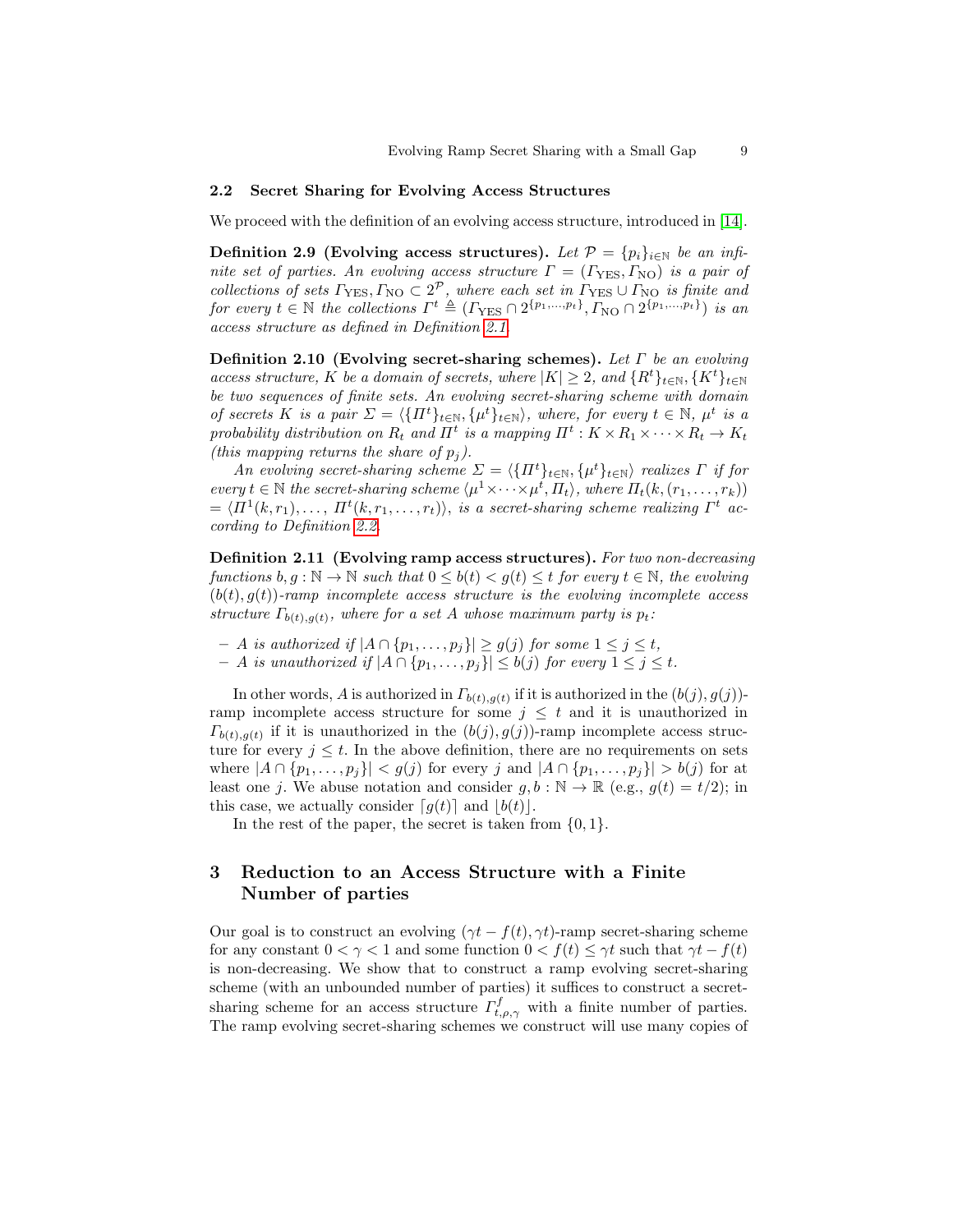a scheme realizing  $\Gamma_{t,\rho,\gamma}^f$  (for every t that is a power of 2). In the definition of  $\Gamma_{t,\rho,\gamma}^f$ , there is a parameter  $0 < \rho \leq 1$ . This parameter adds flexibility to our reductions and we use different values of  $\rho$  in our two constructions.

Definition 3.1 (The access structure  $\varGamma_{t,\rho,\gamma}^{f}$ ). Let  $0 < \gamma < 1$  be a constant and  $f : \mathbb{N} \to \mathbb{N}$  be a function such that  $0 < f(j) < \gamma j$  for every  $j \in \mathbb{N}$  and  $\gamma t - f(t)$ is non-decreasing, let t be an integer, and let  $0 < \rho \leq 1$ . The incomplete access structure  $\Gamma_{t,\rho,\gamma}^f$  over the set of parties  $\{p_{\rho f(t)}, p_{\rho f(t)+1}, \ldots, p_{2t}\}\;$  is the following access structure, where for a set  $A = \{p_{i_1}, \ldots, p_{i_k}\} \subseteq \{p_{\rho \cdot f(t)}, \ldots, p_{2t}\}$ :

 $-$  if  $i_j > t$  and  $j \geq \gamma i_j - \gamma \rho \cdot f(t)$  for some  $j \in [k]$ , then A is authorized.  $-If \, j \leq \gamma i_j - f(i_j)$  for every  $j \in [k]$ , then A is unauthorized.

*Example 3.2.* Consider the function  $f(t) = \sqrt{t}$  and the access structure  $\Gamma_{t-1}^{\sqrt{j}}$  $t, 1, 1/2$ whose parties are  $\{p_{\sqrt{t}}, \ldots, p_{2t}\}$ . Next we show examples of authorized and unauthorized subsets. The subset  $A = \{p_{(t+\sqrt{t}+3)/2}, \ldots, p_{t+1}\}\$  is authorized since it contains  $(t + 1)/2 - \sqrt{t}/2$  parties. The subset  $B = \{p_{3t/2+1}, \ldots, p_{2t}\}\$ is unauthorized for  $t > 32$  since for every  $p_{i_j}$  in the set it holds that  $i_j/2 - \sqrt{i_j} >$  $3t/4 - \sqrt{2t} \geq t/2 \geq j$ . Notice that the unauthorized set B is bigger than the authorized set A. Such sets imply that realizing  $\Gamma_{t,\rho,\gamma}^{f}$  is non-trivial.

<span id="page-9-1"></span>**Theorem 3.3.** Let  $0 < \rho \leq 1$ . If for every t there is a secret-sharing scheme  $\Pi_{t,\rho,\gamma}^f$  realizing the access structure  $\Gamma_{t,\rho,\gamma}^f$ , where, for  $\rho \cdot f(t) \leq j \leq t$ , the size of the share of party  $p_j$  is  $c_t(j)$ , then the scheme  $\Pi_{\text{reduction}}$ , described in Figure [1,](#page-9-0) realizes the evolving access structure  $\Gamma_{\gamma t-f(t),\gamma t}$ , where the size of the share of  $p_j$  is  $\sum_{t \,:\, \exists_{i \in \mathbb{N}} \,t = 2^i \wedge \rho \cdot f(t) \leq j \leq 2t} c_t(j)$ .

# The Scheme  $\Pi_{\text{reduction}}$

– For every  $\ell \in \mathbb{N}$  do:

• Let  $t = 2^{\ell}$ 

- When party  $p_{\rho f(t)}$  arrives, prepare the shares of  $\Pi_{t,\rho,\gamma}^f$ , denote these shares by  $s_{t,\rho \cdot f(t)}, \ldots, s_{t,2t}$ .
- The share of party  $p_j$  is  $(s_{t,j})_{\{t\,:\,\exists_{i\in\mathbb{N}}t=2^i \wedge \rho\cdot f(t)\leq j\leq 2t\,\}}$ .

<span id="page-9-0"></span>Fig. 1. The scheme  $\Pi_{\text{reduction}}$  that realizes the evolving ramp access structure  $\Gamma_{\gamma t-f(t),\gamma t}$ , assuming a scheme  $\Pi_{t,\rho,\gamma}^f$  realizing  $\Gamma_{t,\rho,\gamma}^f$ .

*Proof.* We first prove the correctness of the scheme  $\Pi_{\text{reduction}}$ . Consider a minimal authorized set  $A = \{p_{i_1}, \ldots, p_{i_k}\}$  of  $\Gamma_{\gamma t - f(t), \gamma t}$ , thus,  $k \geq \gamma i_k$ . Let  $\ell \in \mathbb{N}$ be the index such that  $2^{\ell} < i_k \leq 2^{\ell+1}$  and let  $t = 2^{\ell}$ , thus,  $t < i_k \leq 2t$ . As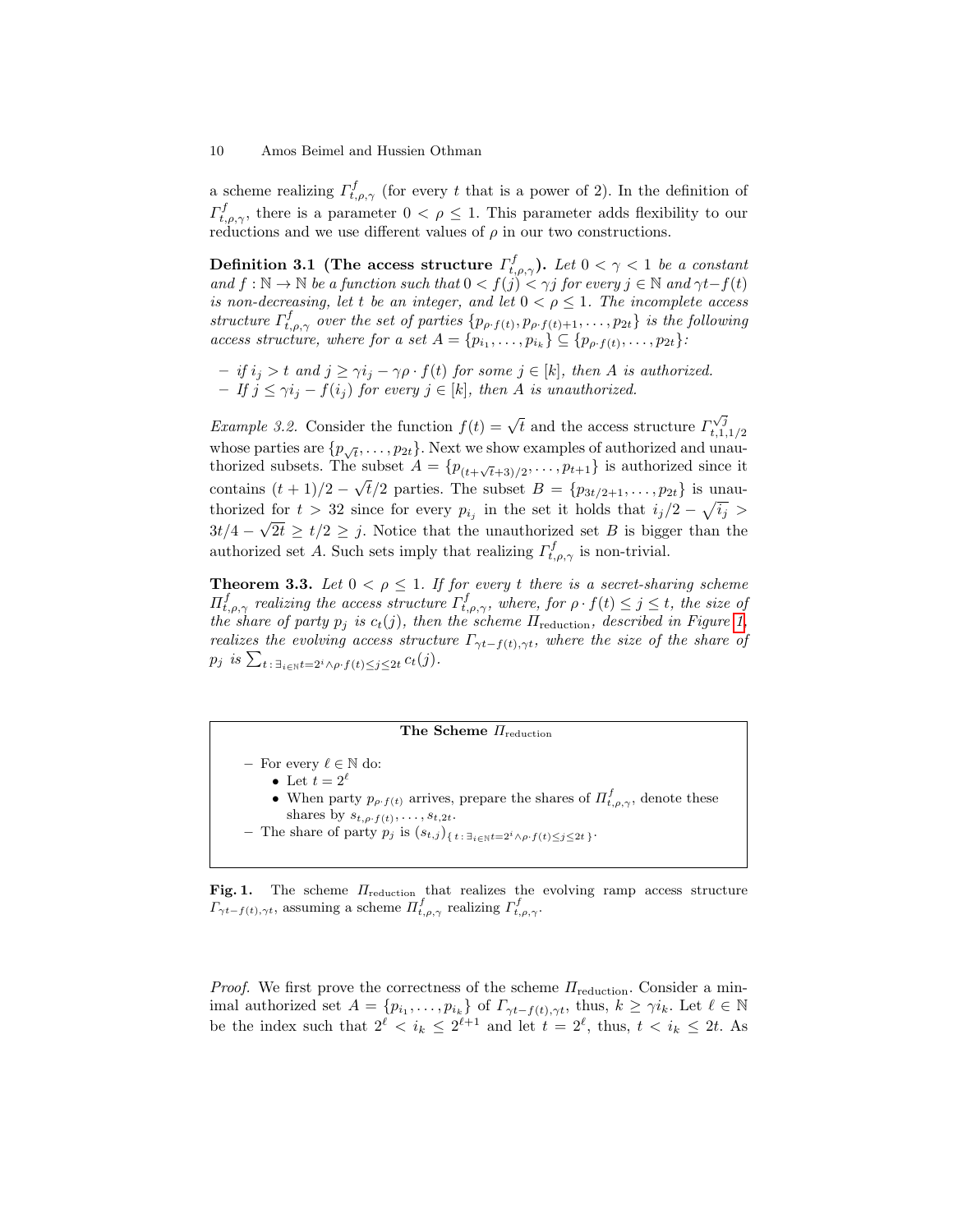A is a minimal authorized set, it contains less than  $\gamma \rho \cdot f(t)$  parties among the parties  $\{p_1, \ldots, p_{\rho \cdot f(t)-1}\}\)$ , i.e., it contains at least  $\gamma i_k - \gamma \rho \cdot f(t)$  parties from  $\{p_{\rho f(t)}, \ldots, p_{2t}\}.$  This implies that A is authorized in  $\Gamma_{t,\rho,\gamma}^f$  and the parties in A can reconstruct the secret from their shares in  $\Pi_{t,\rho,\gamma}^f$ .

We now prove the security of the scheme. Consider a set A that is unauthorized in  $\Gamma_{\gamma t-f(t),\gamma t}$ . By definition, it is unauthorized in all  $\Gamma_{t,\rho,\gamma}^{f}$ , thus, the parties in A have no information on the secret.

The share of  $p_j$  contains shares of  $\Pi_{t,\rho,\gamma}^f$  for every value t such that t is a power of 2 and  $\rho \cdot f(t) \leq j \leq 2t$ , that is, the size of  $p_j$ 's share is

<span id="page-10-1"></span>
$$
\sum_{t\,:\,\exists_{i\in\mathbb{N}}t=2^i\wedge\rho\cdot f(t)\leq j\leq 2t}c_t(j).
$$

For the case that  $f(t) = t^{\beta}$  for some  $0 < \beta < 1$ , the reduction in Theorem [3.3](#page-9-1) yields the following result.

Corollary 3.4. Let  $0 < \beta < 1$  be a constant and  $c : \mathbb{N} \to \mathbb{N}$  be a function. If for every t there exists a scheme realizing  $\Gamma_{t,\rho,\gamma}^{f(t)=t^{\beta}}$  where the size of the share of each party  $p_j$ , for  $\rho t^{\beta} < j \leq 2t$ , is  $c(j)$ , then there exists a scheme realizing  $\Gamma_{\gamma t-t^{\beta},\gamma t}$  in which the size of the share of each party  $p_j$ , for  $j \in \mathbb{N}$ , is  $c(j) \log j$ .

Our main challenge in Sections [4](#page-11-0) to [6](#page-15-0) is to construct efficient schemes realizing the access structure  $\tilde{I}_{t,\rho,\gamma}^{f}$  for some parameter  $\rho$ .

<span id="page-10-0"></span>Example 3.5. Consider the evolving  $(t/4, t/2)$ -ramp access structure, i.e.,  $f(t)$  =  $t/4$ . In this case,  $\Gamma_{t-1/2}^{f(t)=t/4}$  $t,1,1/2$  is an access structure over the parties  $\{p_{t/4}, \ldots, p_{2t}\}.$ A first attempt to realize  $\Gamma_{t+1/2}^{f(t)=t/4}$  $t,1,1/2$  is to use one threshold secret-sharing scheme. This attempt fails since the set  $\{p_{5t/8+1}, \ldots, p_{t+1}\}$  is an authorized set of size  $\approx 3t/8$ , while  $\{p_{3t/2}, \ldots, p_{2t}\}\$ is an unauthorized set of size  $2t/4 = t/2$ . To solve this problem, we use 4 threshold schemes. That is, to realize  $\Gamma_{t+1/2}^{f(t)=t/4}$  $t,1,1/2$ , for every  $\alpha = 1, 2, 3, 4$ , we share the secret s using a  $(2+\alpha)t/8$ -out-of- $(4+\alpha-1)t/4$  among the parties  $\{p_{t/4}, \ldots, p_{t+\alpha t/4}\}.$  In the next two paragraphs we prove that this scheme realizes  $\Gamma_{t+1/2}^{f(t)=t/4}$  $t, 1, 1/2$ 

Consider a minimal authorized set  $A = \{p_{i_1}, \ldots, p_{i_k}\}\$  of  $\Gamma_{t,1,1/2}^{f(t)=t/4}$  $t$ <sub>t</sub>,1,1/2<sup>t</sup> and let  $\alpha$ be such that  $t+(\alpha-1)t/4 < i_k \leq t+\alpha t/4$ . This set contains at least  $i_k/2-t/8 \geq$  $(1 + (\alpha - 1)/4)t/2 - t/8 = (2 + \alpha)t/8$  parties from the set  $\{p_{t/4}, \ldots, p_{t+\alpha t/4}\},\$ thus it can reconstruct the secret.

Consider an unauthorized set A of  $\Gamma_{t+1/2}^{f(t)=t/4}$  $t_{t,1,1/2}^{(t)=t/4}$ . For every  $\alpha = 1,2,3,4$ , it contains at most  $(1 + \alpha/4)t/4$  parties among the parties  $\{p_{t/4}, \ldots, p_{t+\alpha t/4}\}\$  (as such set contains at most a quarter of the parties ending at party  $(1 + \alpha/4)t$ . Since  $(1+\alpha/4)t/4 < (2+\alpha)t/8$ , the parties in A cannot learn any information on the secret from each of the 4 schemes, thus, cannot learn any information on the secret.

 $\Box$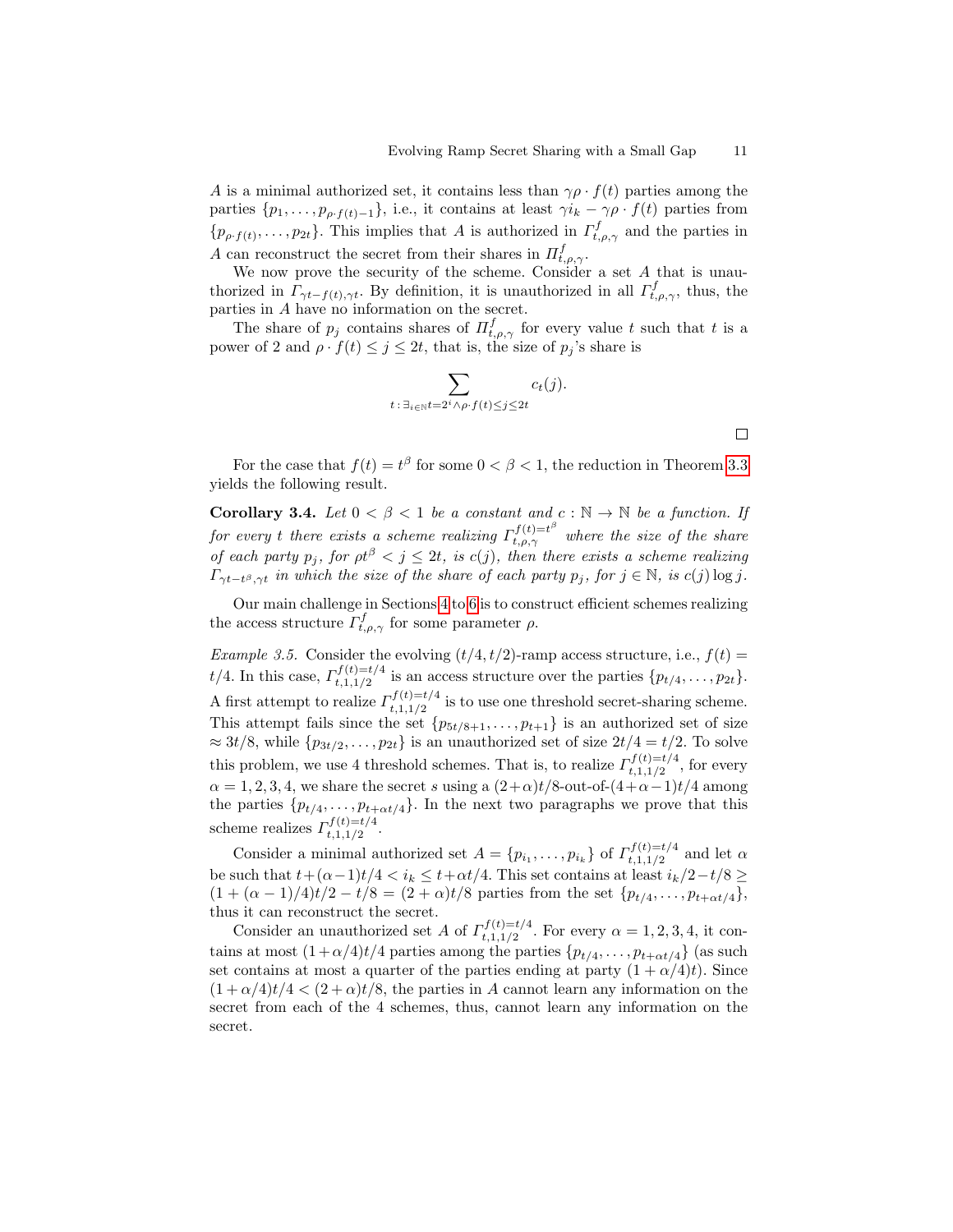The size of the share of party  $p_j$  in this scheme for  $\Gamma_{t+1}^{f(t)=t/4}$  $t,1,1/2$  is  $O(\log t) =$  $O(\log j)$  (as this is the share size in Shamir's scheme). If instead of sharing the secret using a threshold secret-sharing scheme, we share the secret using a (nonevolving)  $((1 + \alpha/4)t/4, (2 + \alpha)t/8)$ -ramp secret-sharing scheme, the size of the share will be reduced to  $O(1)$ , by [\[8\]](#page-26-12) (see Corollary [2.8\)](#page-7-0). By Theorem [3.3,](#page-9-1) the size of the share of  $p_j$  in the evolving scheme realizing  $\Gamma_{t/4,t/2}$  is the sum of the shares in the schemes realizing  $\Gamma_{t-1/2}^{f(t)=t/4}$  $t,1,1/2$ , where t is a power of two such that  $t/4 < j < 2t$ . Thus, the share size of  $p_i$  is  $O(1)$ .

# <span id="page-11-0"></span>4 First Scheme Realizing  $\varGamma_{t,1,\gamma}^{f(t)}$ : The Segments Technique

In this section we construct a simple scheme  $\Pi_{\text{seg}}$  realizing  $\Gamma_{t,1,\gamma}^f$  for  $0 < \gamma \leq 1/2$ , proving Theorem [1.2](#page-2-0) for  $0 < \gamma \leq 1/2$ . We analyze the share size of the evolving ramp scheme resulting by using  $\Pi_{\text{seg}}$  in  $\Pi_{\text{reduction}}$  for a function  $f(t) = t^{\beta}$  for some  $\beta$  < 1. For  $\beta \geq 1/2$  this is our best scheme. For smaller values of  $\beta$ , the scheme presented in Section [6](#page-15-0) is more efficient.

The scheme  $\Pi_{\text{seg}}$  is a generalization of the scheme presented in Example [3.5;](#page-10-0) we realize  $\Gamma_{t,1,\gamma}^f$  using several threshold secret-sharing schemes on increasing segments of parties, where for larger segments we use larger thresholds. The scheme is described in Figure [2.](#page-11-1)

# The Scheme  $\Pi_{\text{seg}}$

– For  $\alpha = 1$  to  $\lceil t/f(t) \rceil$ , • Share s using Shamir's  $(|\gamma(t + (\alpha - 2)f(t))| + 1)$ -out-of- $(t + (\alpha - 1)f(t))$  secret-sharing scheme among the parties  $\{p_{f(t)}, \ldots, p_{t+\alpha f(t)}\};$  let  $s_{\alpha,f(t)}, s_{\alpha,f(t)+1}, \ldots, s_{\alpha,t+\alpha f(t)}$  be the shares in this scheme. – The share of  $p_j$  is  $(s_{\alpha,j})_{\{\alpha:\alpha\geq \max\{1,(j-t)/f(t)\}\}}$ .

<span id="page-11-1"></span>**Fig. 2.** A scheme  $\Pi_{\text{seg}}$  realizing the access structure  $\Gamma_{t,1,\gamma}^f$ .

<span id="page-11-2"></span>**Lemma 4.1.** Let  $0 < \gamma \leq 1/2$ . The secret-sharing scheme  $\Pi_{\text{seg}}$ , described in Figure [2,](#page-11-1) realizes the access structure  $\Gamma_{t,1,\gamma}^f$  with share size  $O(t/f(t) \log t)$ .

*Proof.* We start by proving the correctness of the scheme  $\Pi_{\text{seg}}$ . Consider a minimal authorized set  $A = \{p_{i_1}, p_{i_2}, \ldots, p_{i_k}\}\$  of  $\Gamma^f_{t,1,\gamma}$  and let  $\alpha$  be such that  $t + (\alpha - 1)f(t) < i_k \leq t + \alpha f(t)$ . Since A is a minimal authorized set,

$$
|A| = k \ge \gamma i_k - \gamma f(t) > \gamma (t + (\alpha - 1)f(t)) - \gamma f(t) = \gamma (t + (\alpha - 2)f(t)).
$$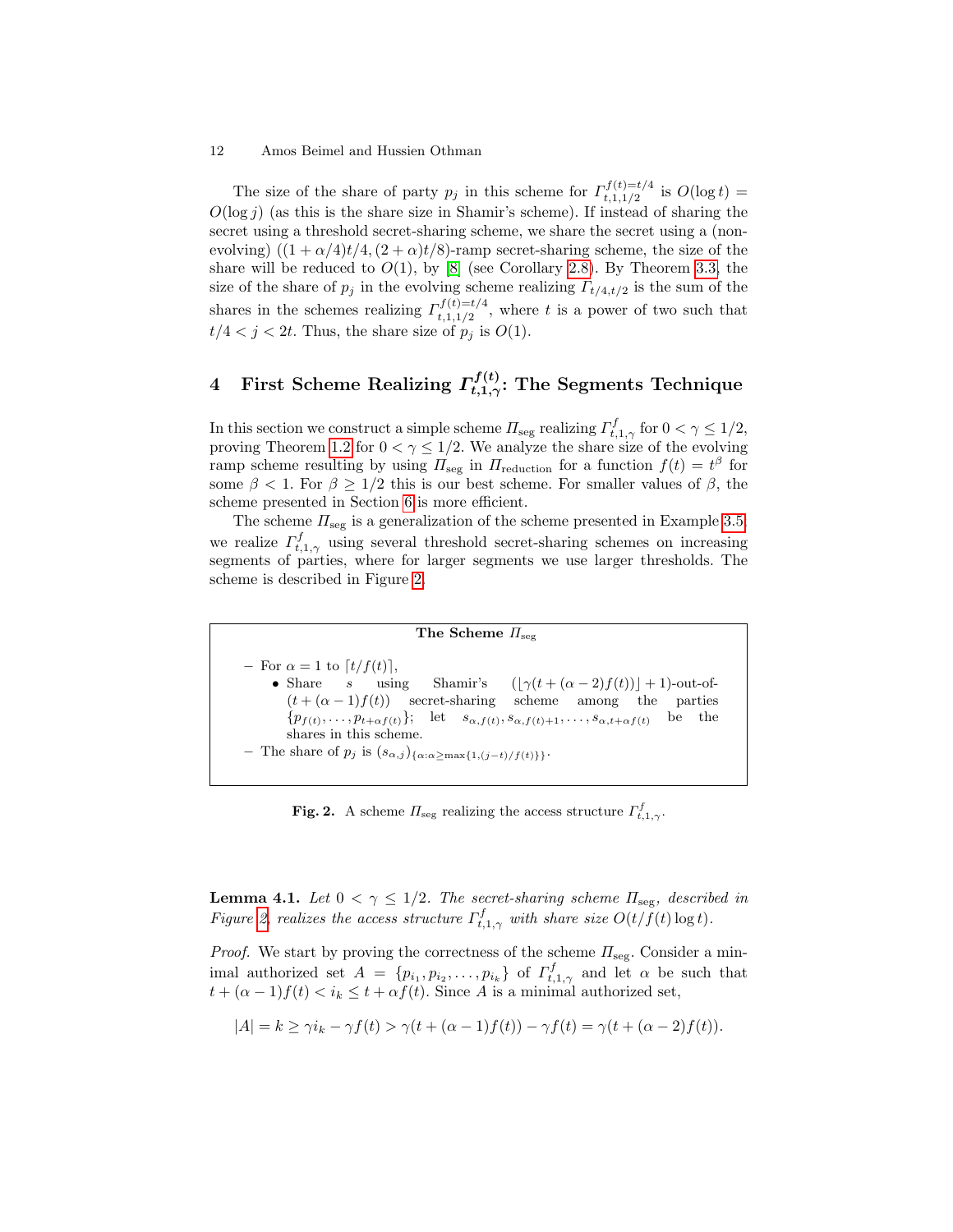Since  $|A|$  is an integer,

$$
|A| \ge |\gamma(t + (\alpha - 2)f(t))| + 1.
$$

By the construction, the parties in  $A$  can reconstruct the secret from the threshold scheme for the parties  $\{p_{f(t)}, \ldots, p_{t+\alpha f(t)}\}.$ 

We continue by proving the security of the scheme. Consider an unauthorized set A. We show that for every  $\alpha$ , the parties in A cannot learn any information about the secret from the threshold scheme for  $\{p_{f(t)}, \ldots, p_{t+\alpha f(t)}\}$ . Note that  $f(t + \alpha f(t)) \ge f(t) \ge 2\gamma f(t)$ . Since A is unauthorized, the number of parties in  $A \cap \{p_{f(t)}, \ldots, p_{t+\alpha f(t)}\}$  is at most

$$
\gamma(t + \alpha f(t)) - f(t + \alpha f(t)) \leq \gamma(t + \alpha f(t)) - 2\gamma f(t) = \gamma(t + (\alpha - 2)f(t)).
$$

Thus, the parties in A cannot learn any information about the secret from the shares of each threshold scheme. As these schemes are executed with independent randomness, the parties in A cannot learn any information about the secret.

Finally, we analyze the share size of each party in the scheme. Each party gets at most  $O(t/f(t))$  shares of Shamir's secret-sharing scheme with  $O(t)$  parties; the size of each such share is  $O(\log t)$ . Thus, the total share size is  $O(t/f(t) \log t)$ .  $\Box$ 

We next present two conclusions of Lemma [4.1.](#page-11-2)

**Theorem 4.2.** For every constants  $0 < \delta < \gamma < 1/2$ , the evolving  $(\delta t, \gamma t)$ -ramp access structure can be realized by an evolving secret-sharing scheme with share size  $O(1)$  for every party.

*Proof.* Let  $b = \gamma - \delta$ . In this case  $f(t) = bt$  and  $\Gamma_{t,1,\gamma}^{f(t)=bt}$  is an access structure whose parties are  $\{p_{bt}, \ldots, p_{2t}\}$ . By Lemma [4.1,](#page-11-2)  $\Pi_{\text{seg}}$  realizes  $\Gamma_{t,1,\gamma}^{f(t)=bt}$  with share size  $O(\log t)$  (since b is constant). We next show how to reduce the share size to  $O(1)$ . By the construction, the secret is shared among the parties  $\{p_{bt}, \ldots, p_{t+bt\alpha}\}\$ for every  $\alpha = 1$  to  $\lceil 1/b \rceil$  by a  $\left(\lceil \gamma t(1+b\alpha-2b) \rceil + 1\right)$ -out-of- $(t+(\alpha-1)bt)$  threshold secret-sharing scheme. However, in an unauthorized set there are at most  $\delta(t + bt\alpha) = (\gamma - b)(t + bt\alpha) = \gamma t(1 + b\alpha - b/\gamma - b^2\alpha/\gamma) < \gamma t(1 + b\alpha - 2b)$ parties. Therefore, we can share the secret by a  $(\gamma t(1+b\alpha-b/\gamma-b^2\alpha/\gamma), \gamma t(1+b\alpha-b/\gamma-b^2\alpha/\gamma))$  $b\alpha - 2b$ ) + 1)-ramp secret-sharing scheme. By Corollary [2.8,](#page-7-0) we realize  $\Gamma_{t,1,\gamma}^{f(t)=bt}$ with share size  $O(1)$  for every party. By Theorem [3.3,](#page-9-1) the size of the share of  $p_j$ in the evolving scheme realizing  $\Gamma_{\delta t,\gamma t}$  is the sum of the shares in the schemes realizing  $\Gamma^{f(t)=bt}_{t,1,\gamma}$ , where t is a power of two such that  $\delta t < j < 2t$ . There are  $O(1)$  schemes. Thus, the share size of  $p_j$  is  $O(1)$ .

<span id="page-12-0"></span>The same result was proved in [\[1\]](#page-25-0). However, the analysis of the new scheme is much simpler than the one in [\[1\]](#page-25-0). We next prove Theorem [1.2](#page-2-0) for  $\gamma \leq 1/2$  (the case of  $1/2 < \gamma \leq 1$  is obtained from the following lemma in Section [7\)](#page-21-0).

**Lemma 4.3.** For every  $\beta > 0$  and  $0 < \gamma < 1/2$ , there exists an evolving  $(\gamma t (t^{\beta}, \gamma t)$ -ramp secret-sharing scheme in which for every  $j \in \mathbb{N}$  the share size of  $p_j$ is  $O(j^{(1-\beta)/\beta}\log j)$ .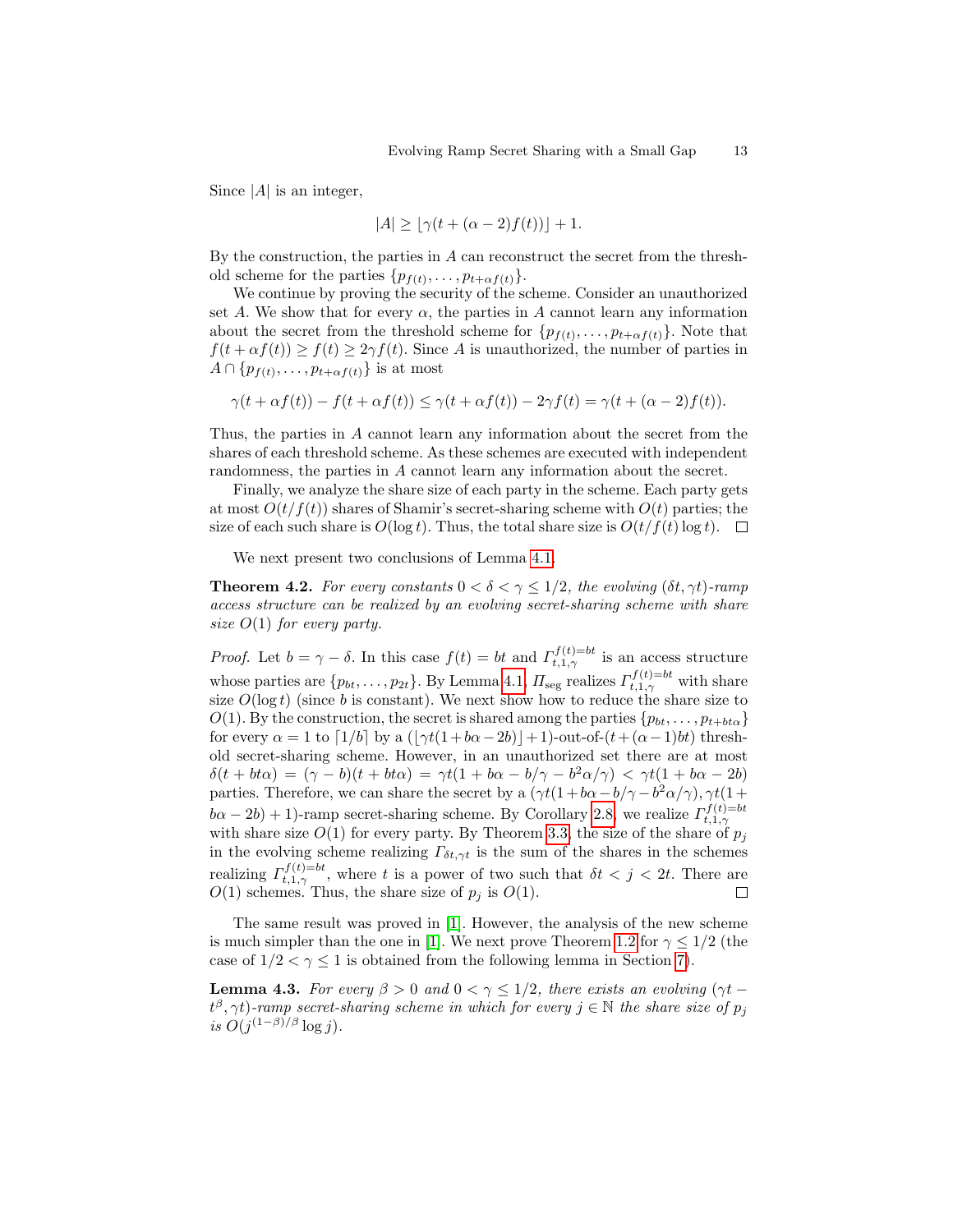*Proof.* Consider the scheme  $\Pi_{\text{reduction}}$  with  $\Pi_{\text{seg}}$  as the scheme realizing  $\Gamma_{t,1,\gamma}^{f(t)=t^{\beta}}$ . By Lemma [4.1,](#page-11-2) the scheme  $\Pi_{\text{seg}}$  realizes  $\Gamma_{t,1,\gamma}^{f(t)=t^{\beta}}$ , where the share size of  $p_j$  is  $c_t(j) = O(t^{1-\beta} \log t)$ . Thus, by Theorem [3.3,](#page-9-1)  $\pi_{\text{reduction}}$  realizes the evolving ramp access structure  $\Gamma_{\gamma t-t}$ <sup> $\beta$ </sup>, $\gamma t$ , where the share size of the party  $p_j$  is

$$
\sum_{t:\,\exists_{i\in\mathbb{N}}t=2^i\wedge t^\beta\leq j\leq 2t}c_t(j)=\sum_{t:\,\exists_{i\in\mathbb{N}}t=2^i\wedge j/2\leq t\leq j^{1/\beta}}c_t(j).
$$

The largest value of t in the above sum is  $j^{1/\beta}$  and  $c_{j^{1/\beta}}(j) = O(j^{(1-\beta)/\beta} \log j)$ ; the second largest value of t in the above sum is  $j^{1/\beta}/2$  and  $c_{j^{1/\beta}/2}(j)$  =  $O(j^{(1-\beta)/\beta}/2^{1-\beta}\log j)$  and so on. Thus, the share size of  $p_j$  is a sum of a geometric sequence and is  $O(j^{(1-\beta)/\beta} \log j)$ .

# <span id="page-13-1"></span>5 Realizing Weighted Trees Access Structures

In this section, we review and generalize the tree technique introduced in [\[15\]](#page-26-3) (generalizing ideas of [\[14\]](#page-26-0)) in order to construct a scheme for the evolving majority access structure.

Next we overview and generalize the tree technique. In Section [6,](#page-15-0) we construct a specific tree that we use in our constructions.

## <span id="page-13-0"></span>5.1 A Secret Sharing Scheme Realizing Finite Trees

In this section, we define a complete access structure from a tree and show how to realize it. This scheme is a special case of the scheme realizing the connectivity access structure [\[2\]](#page-26-16).

For a directed tree  $T = (V, E)$ , we define the following access structure. The edges in the tree represent the parties in the access structure. A set of edges is authorized if it contains a path from the root to a leaf, otherwise it is an unauthorized and should not learn any information on the secret.

We next describe a simple scheme  $\Pi_{\rm T}$  realizing this tree. Let  $k \in \{0,1\}$  be the secret. The share of each edge  $(u, v)$  is a bit  $r_{u, v}$  computed as follows: if  $v$ is not a leaf, then it is a uniformly distributed random bit. Otherwise, if  $v$  is a leaf and  $P = (v_0, v_1, \ldots, v_{n-1} = u, v_n = v)$  is the path from the root to v, then  $r_{u,v} = \bigoplus_{i=0}^{n-2} r_{v_i,v_{i+1}} \oplus k$ . To see that this scheme is correct, observe that the edges on a path can reconstruct the secret by computing the exclusive-or of the shares given to the parties (edges) of the path.

To see that this scheme is secure consider an unauthorized set, that is, a set of edges  $F$  not containing a path from  $s$  to a leaf. Define the set of nodes  $V_1$  such that  $v_i \in V_1$  if there exists a path from the root to  $v_i$  in  $(V, F)$ . By definition,  $s \in V_1$  and  $V_1$  does not contain leaves. Furthermore, for every  $(v_i, v_j) \in F$  either both nodes  $v_i, v_j$  are in  $V_1$  or both of them are not in  $V_1$ . Let  $\{r_{i,j}\}_{(v_i,v_j)\in F}$  be a set of shares generated for the parties in F with a secret  $k \in \{0,1\}$ , where  $r_{i,j}$ is the share given to party  $(v_i, v_j)$ . We next show that the same set of shares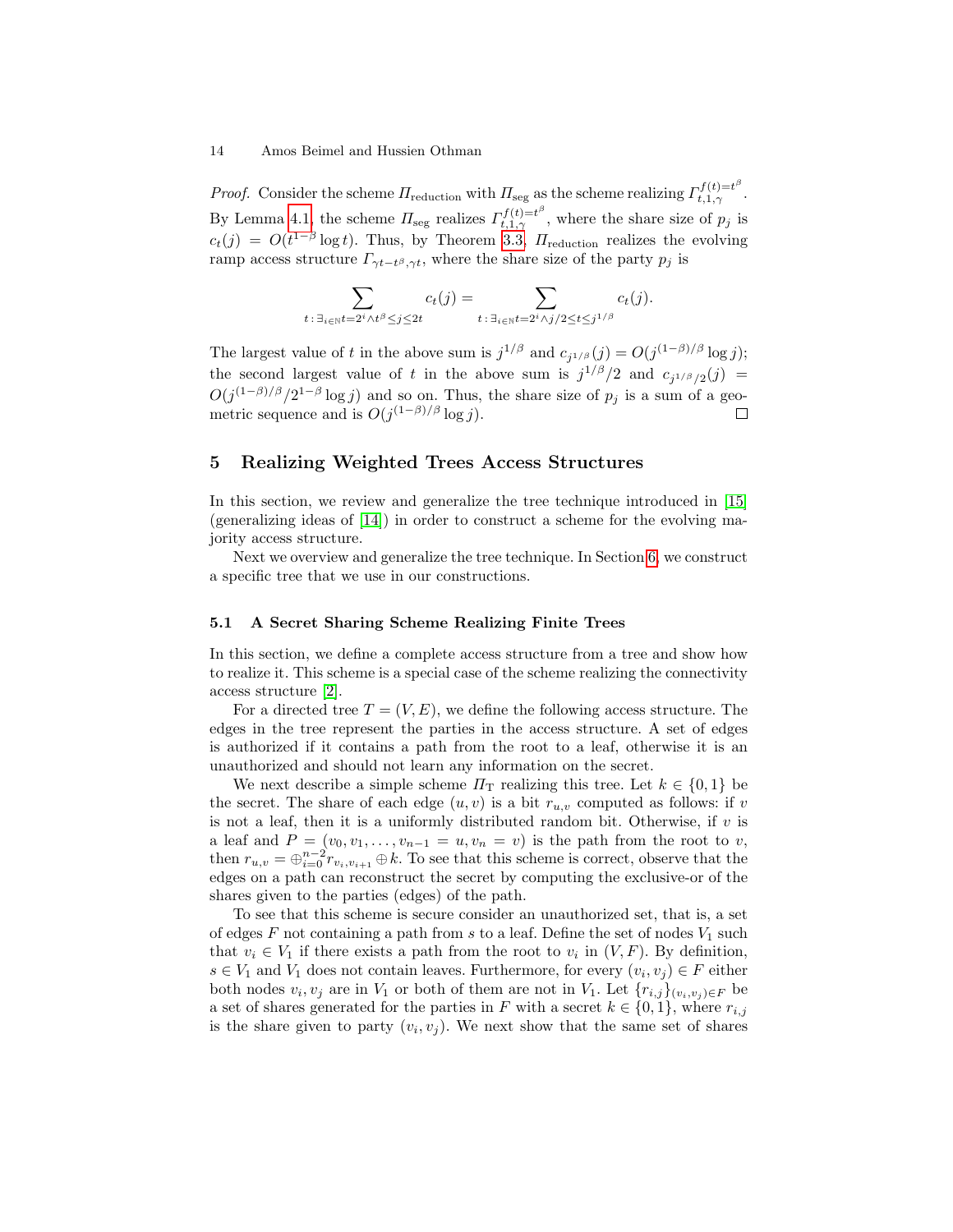can be used to share the secret  $k \oplus 1$ . Complete the shares  $\{r_{i,j}\}_{(v_i,v_j) \in F}$  of the parties in F to shares  $\{r_{i,j}\}_{(v_i,v_j) \in E}$  of all the parties in the tree for the secret k. Consider the shares  $r'_{i,j}$  such that  $r'_{i,j} = r_{i,j} \oplus 1$  if  $v_i \in V_1$  and  $v_j \notin V_1$  and  $r'_{i,j} = r_{i,j}$  otherwise. Notice that  $r'_{i,j} = r_{i,j}$  for every  $(v_i, v_j) \in F$ . We claim that the shares  $\{r'_{i,j}\}_{(v_i,v_j)\in E}$  are shares for the secret  $k\oplus 1$ . This is true since for any simple path  $s = v_0, v_1, \ldots, v_{n-1}, v_n = v$  from the root to a leaf contains exactly one edge  $(v_i, v_{i+1})$  such that  $v_i \in V_1$  and  $v_{i+1} \notin V_1$  and the exclusive or of the shares given to the parties (edges) on the path is  $k \oplus 1$ . As we describe a bijection between the shares of k and  $k \oplus 1$ , the probabilities of  ${r_{i,j}}_{(v_i,v_j) \in F}$ given k and  $k \oplus 1$  are equal, thus the security holds.

## 5.2 Secret-Sharing Schemes Realizing Finite Weighted Trees

Following [\[15\]](#page-26-3), we describe an access structure for a finite directed weighted tree  $T = (V, E)$ , where each edge  $(u, v)$  has weight  $w_{u,v}$ . In addition, for each edge we assign a set of parties; informally, any set of at least  $w_{u,v}$  parties among the parties assigned to an edge can reconstruct "the bit of the edge".

We remark that the tree used in [\[15\]](#page-26-3) is infinite. However, since we allow a gap between the sizes of authorized and unauthorized sets, we can use a scheme realizing a finite tree.

Terminology: We use the following notations in our constructions.

- $-$  The *i*-th layer of the tree contains nodes of distance exactly *i* from the root.
- $-$  A node in the *i*-th layer is identified by the sequence of weights assigned to the edges along the path from the root to that node; the node is denoted by  $u_{w_1, w_2, ..., w_i}$ , where  $w_1, ..., w_i$  are the weights of the edges from the root to the node. That is, the root is  $u_{\epsilon}$  and for every nodes  $u_{w_1,w_2,...,w_{i-1}}$  and  $u_{w_1, w_2,..., w_{i-1}, w_i}$  in the  $(i-1)$ -th and i-th layers respectively there is an edge with weight  $w_i$  connecting them. We assume that for every node in the tree the weights of its outgoing edges are distinct, thus, the notation  $u_{w_1,...,w_i}$ uniquely identifies a node.
- We assign parties to each edge of the tree. That is, we consider a function  $q: V \to \mathbb{N}$  such that  $q(u_{\epsilon})$  is the index of the first party in the scheme and for every  $(u, v) \in E$  it holds that that  $q(v) > q(u)$ , the parties  $\{p_{q(u)+1}, \ldots, p_{q(v)}\}$  are assigned to the edge  $(u, v)$ .

**Definition 5.1.** Given a finite weighted tree  $T = (V, E)$  with a weight function  $w: E \to \mathbb{N}$  and a function  $q: V \to \mathbb{N}$ , let  $u_{\text{max}} = \max_{v \in V} \{q(v)\}\)$ . We define the complete access structure  $\Gamma_{T,w,q}$  with parties  $\{p_{q(u_{\epsilon})}, \ldots, p_{q(u_{\max})}\}\}$ , where a set A is authorized in the access structure if and only if there exists a leaf  $u_{w_1,...,w_i}$ in the tree and a path

 $(u_{\epsilon}, u_{w_1}), (u_{w_1}, u_{w_1,w_2}), \ldots, (u_{w_1,\ldots,w_{i-1}}, u_{w_1,\ldots,w_i})$ 

such that  $|A \cap \{p_{q(u_{w_1},...,w_{j-1})+1},\ldots,p_{q(u_{w_1},...,w_j)}\}| \geq w_j$  for every  $1 \leq j \leq i$ .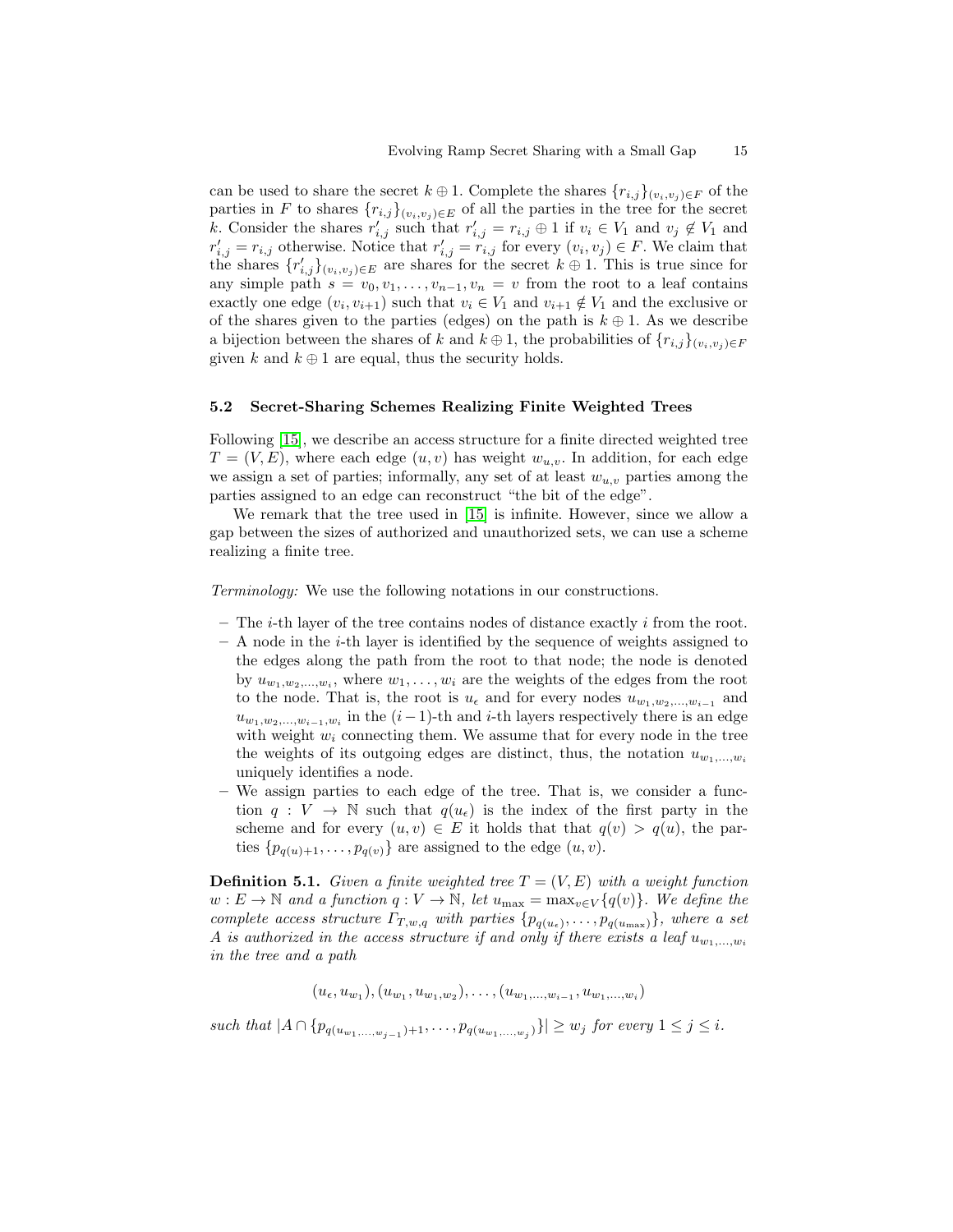Given a finite weighted tree  $T$ , we construct a secret-sharing scheme, denoted by  $\Pi_{\rm wt}$ , realizing  $\Gamma_{T,w,q}$ . We next informally describe  $\Pi_{\rm wt}$ : we first share the secret using the scheme of Section [5.1.](#page-13-0) Then for every edge  $(u, v)$  we share the bit given to  $(u, v)$  by a threshold secret-sharing scheme among the parties assigned to the edge; the threshold used is the weight of the edge. The formal description of  $\Pi_{\rm wt}$ appears in Figure [3.](#page-15-1)

# The Scheme  $\Pi_{\rm wt}$ – Run  $\Pi_{\rm T}$  on the tree T. Denote the share given to an edge  $(u, v)$  by  $r_{u,v}$ , where if  $w(e) = 0$  then  $r_e = 0$  (instead of a random bit). – For every edge  $(v_{w_1, w_2,..., w_{i-1}}, v_{w_1, w_2,..., w_{i-1}, w_i})$  such that  $w_i > 0$ , share the bit  $r_{v_{w_1,w_2,...,w_{i-1}},v_{w_1,w_2,...,w_{i-1},w_i}}$ among the parties  $\{p_{q(v_{w_1}, w_2,...,w_{i-1})+1}, \ldots, p_{q(v_{w_1}, w_2,...,w_{i-1},w_i)}\}$  by a  $w_i$ -out-of- $(q(v_{w_1,w_2,...,w_{i-1},w_i}) - q(v_{w_1,w_2,...,w_{i-1}}))$  threshold secret-sharing scheme.

<span id="page-15-1"></span>Fig. 3. The scheme  $\Pi_{\rm wt}$  that realizes the access structure  $\Gamma_{T,w,q}$ .

<span id="page-15-2"></span>**Lemma 5.2.** The scheme  $\Pi_{\rm wt}$  realizes  $\Gamma_{T,w,q}$ .

*Proof.* Since we share the secret using  $\Pi_T$ , a set A can reconstruct the secret iff it can reconstruct the bits  $r_{v_{\epsilon},v_1}, r_{v_1,v_2}, \ldots, r_{v_{c-1},v_c}$  for some path  $(v_{\epsilon}, \ldots, v_{c})$  from the root to a leaf. Let  $w_1, \ldots, w_c$  be the weights of the edges on this path. The bit  $r_{v_{j-1},v_j}$  is shared by a  $w_j$ -out-of- $(q(v_j) - q(v_{j-1}))$  threshold secret-sharing scheme among the parties  $\{p_{q(v_{j-1})+1}, \ldots, p_{q(v_j)}\}$  and A can learn the bit  $r_{v_{j-1},v_j}$ if and only if  $|A ∩ {p_{q(v_{j-1})+1}, ..., p_{q(v_j)}}| ≥ w_j$ . П

#### <span id="page-15-0"></span>6 The Second Scheme Realizing  $\Gamma_t^f$  $t,1/2,\gamma$ : The Tree Technique

In this section, we prove Theorem [1.1.](#page-2-1) We show how to use the secret sharing for weighted trees described in Section [5](#page-13-1) to realize  $\Gamma_t^f$ .  $t,1/2,\gamma$ , thus, to construct evolving ramp secret-sharing schemes. Our scheme  $\Pi_{\text{tree}}$  can be used for arbitrary functions  $f(t)$ , however to simplify the analysis of the share size, we only consider functions  $f(t) = t^{\beta}$  for some constant  $0 < \beta < 1$ . In Figure [4,](#page-16-0) we define a weighted tree  $T_{\text{ramp}}$ . The tree contains  $n + 1$  layers for some constant n. The first *n* layers partition the parties  $p_{f(t)/2}, \ldots, p_{t^{\alpha}}$  (for some  $\alpha \leq 1$  as will be defined later) to n sets of consecutive parties, and the parties corresponding to edges from the  $(i - 1)$ -th layer to the *i*-th layer are the parties from the *i*-th set. The  $(n + 1)$ -th layer adds, for every node of layer n, edges as in the segment construction in Section [4](#page-11-0) for the set of parties  $p_{t^{\alpha}+1}, \ldots, p_{2t}$ . We construct a scheme  $\Pi_{\text{tree}}$ :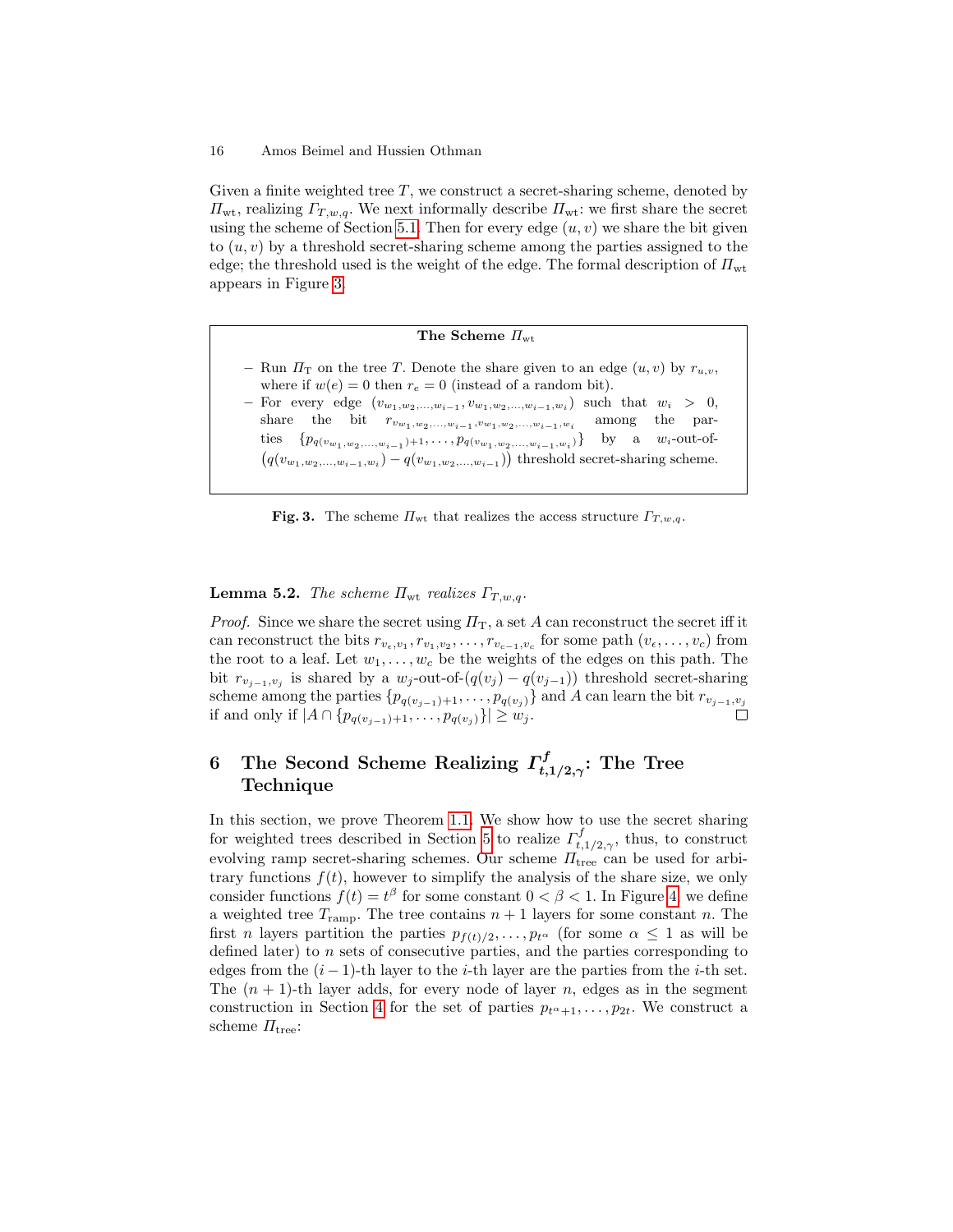– Execute  $\Pi_{\rm wt}$  on  $T_{\rm ramp}$ .

1. Parameters:  $- n$ : the number of layers in the tree (to be fixed later).  $q_0, q_1, q_2, \ldots, q_n: q_0 = \frac{f(t)}{2}, q_n \le t, q_{n+1} = 2t$ , where  $q_1, q_2, \ldots, q_n$  will be chosen later. - Let  $d_i = t + if(t)$  for  $0 \leq i < \frac{t}{f(t)}$ ;  $m = \lceil \frac{t}{f(t)} \rceil$  and  $d_m = 2t$ . - Let  $W_i = \{0, \frac{\gamma f(t)}{2n}, \frac{2\gamma f(t)}{2n}, \dots, \left\lfloor \frac{2nq_i}{\gamma f(t)} \right\rfloor \cdot \frac{\gamma f(t)}{2n} \}$  for  $0 \le i \le n$ . 2. Layer  $V_0$  contains the root  $u_{\epsilon}$  with  $q(u_{\epsilon}) = q_0$ . 3. For every  $1 \leq i \leq n$ , for each  $u_{w_1, w_2,...,w_{i-1}} \in V_{i-1}$ and  $w_i \in W_i \cup \{\sum_{j=1}^{i-1} w_j\}$  such that  $w_i \geq \sum_{j=1}^{i-1} w_j$ , add the node  $u_{w_1, w_2, ..., w_{i-1}, w_i - \sum_{j=1}^{i-1} w_j}$  in layer  $V_i$ , add the edge  $(u_{w_1,w_2,...,w_{i-1}}, u_{w_1,w_2,...,w_{i-1},w_i-\sum_{j=1}^{i-1} w_j})$  (with weight  $w_i - \sum_{j=1}^{i-1} w_j$ ), and define  $q(u_{w_1,...,w_{i-1},w_i}) = q_i$ . 4. Add an additional layer  $V_{n+1}$ : For every  $0 \leq i \leq \frac{t}{f(t)}$ , for every  $u_{w_1,w_2,...,w_n} \in V_n$ , add the node  $u_{w_1,w_2,...,w_n,w}$  to  $V_{n+1}$ , where  $w =$  $\lceil \gamma d_i - \sum_{i=1}^n w_i - \gamma f(t) \rceil$ , add the edge  $(u_{w_1, w_2,...,w_n}, u_{w_1, w_2,...,w_n,w})$ , and define  $q(u_{w_1,w_2,...,w_n,w}) = d_{i+1}.$ 

<span id="page-16-0"></span>**Fig. 4.** The weighted tree  $T_{\text{ramp}}$  used for realizing  $\Gamma_{t,1/2,\gamma}^f$ .

**Lemma 6.1.** Let f be a function such that  $f(t+f(t)) > f(t)$ . The scheme  $\Pi_{\text{tree}}$ realizes the access structure  $\Gamma_t^f$ ι $_{t,1/2,\gamma}^{\mathsf{r}}.$ 

*Proof.* We start by proving the correctness of the scheme, that is, if  $A =$  $\{p_{i_1}, p_{i_2}, \ldots, p_{i_k}\}\$  such that  $t < i_k \leq 2t$  and  $k \geq \gamma i_k - \frac{\gamma f(t)}{2}$  $\frac{1}{2}$ , then A can reconstruct the secret. By Lemma [5.2,](#page-15-2) we need to prove that there is a path from the root to a leaf  $u_{w_1,...,w_{n+1}}$  such that

<span id="page-16-1"></span>
$$
|A \cap \{p_{q(u_{w_1,...,w_{i-1}})+1},\ldots,p_{q(u_{w_1,...,w_i})}\}| \ge w_i
$$
\n(1)

for every  $1 \le i \le n+1$ . Let  $z_i = |A \cap \{p_{q_{i-1}+1}, \ldots, p_{q_i}\}|$  for  $1 \le i \le n$ . We define the weights inductively. Assume that we defined  $w_1, \ldots, w_{i-1}$  such that [\(1\)](#page-16-1) holds for them. Let  $w_i = \max\{w - \sum_{j=1}^{i-1} w_j : w \in W_i, w \leq \sum_{j=1}^{i-1} w_j + z_i\}.$ By the construction of  $W_i, w_i \geq z_i - \frac{\gamma}{2n} f(t)$ . The path from the root to  $u_{w_1,...,w_n}$ satisfies [\(1\)](#page-16-1) for every  $1 \leq i \leq n$  and

$$
\sum_{i=1}^{n} w_i \ge |A \cap \{p_{f(t)/2}, \dots, p_{t^{\alpha_n}}\}| - \frac{\gamma f(t)}{2}.
$$
 (2)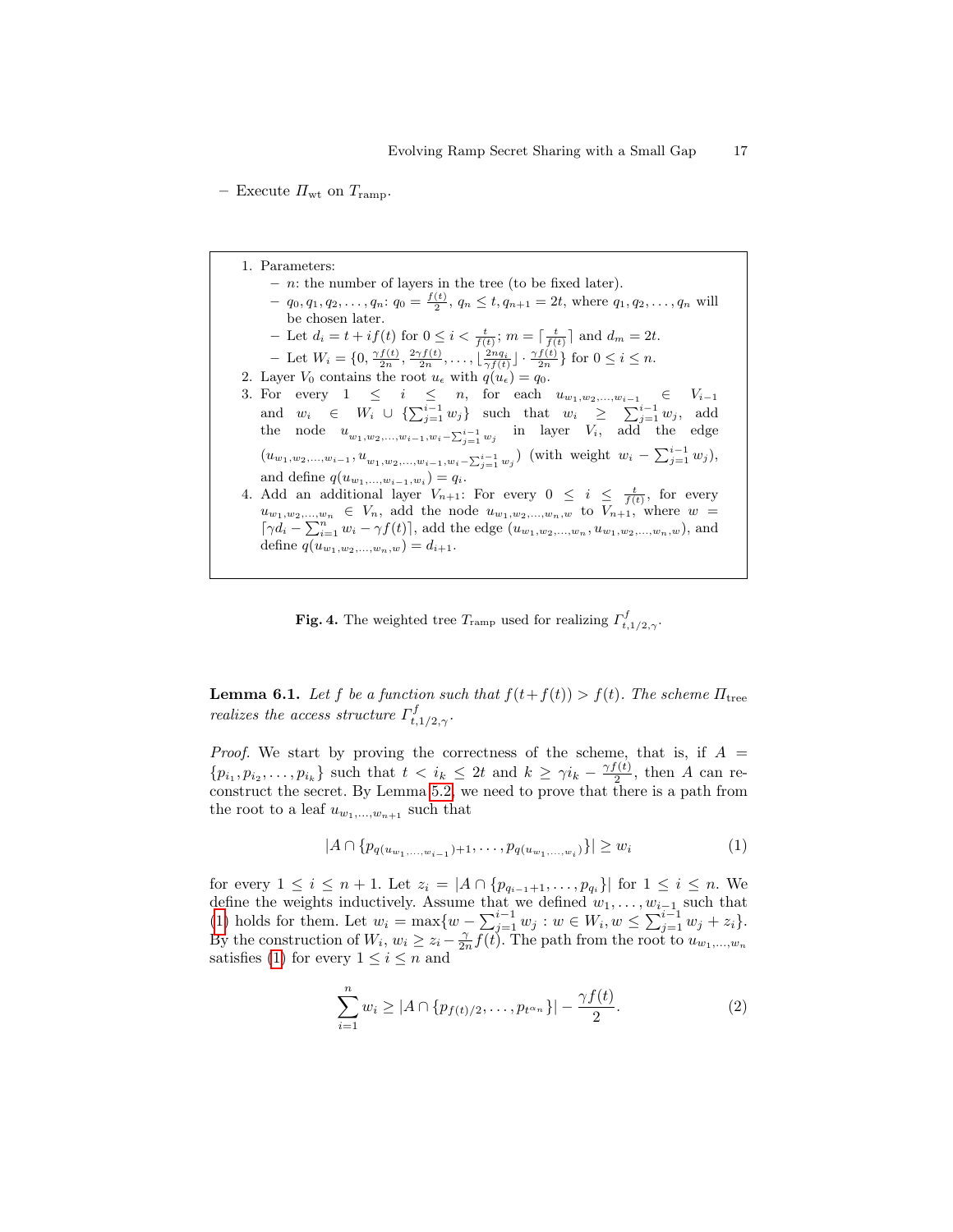Let j be the index such that  $d_j < i_k \leq d_j + f(t)$  and let  $w_{n+1} = \lceil \gamma d_j - \sum_{i=1}^n w_i \gamma f(t)$ . By the construction of  $T_{\text{ramp}}$  there is an edge between  $u_{w_1,...,w_n}$  and  $u_{w_1,...,w_n,w_{n+1}}$ . To complete the proof of the correctness, we need to show that  $|A \cap \{p_{t^{\alpha_n}+1}, \ldots, p_{d_j+f(t)}\}| \geq w_{n+1}$ :

$$
|A \cap \{p_{t^{\alpha_n}+1}, \dots, p_{d_j+f(t)}\}| = |A| - |A \cap \{p_{f(t)/2}, \dots, p_{t^{\alpha_n}}\}|
$$
  

$$
\geq \gamma i_k - \frac{\gamma f(t)}{2} - \left(\sum_{i=1}^n w_i + \frac{\gamma f(t)}{2}\right)
$$
  

$$
\geq \gamma d_j - \sum_{i=1}^n w_i - \gamma f(t).
$$

Since  $|A \cap \{p_{t^{\alpha_n}+1}, \ldots, p_{d_j+f(t)}\}\|$  is an integer,  $|A \cap \{p_{t^{\alpha_n}+1}, \ldots, p_{d_j+f(t)}\}\|$  ≥  $[\gamma d_j - \sum_{i=1}^n w_i - \gamma f(t)] = w_{n+1}.$ 

We next prove the security of the scheme. Let  $A$  be an unauthorized set of  $\varGamma^{f}_*$  $t_{t,1/2,\gamma}$ . By Lemma [5.2,](#page-15-2) we need to prove that there is no path from the root to a leaf  $u_{w_1,...,w_{n+1}}$  such that

 $|A \cap \{p_{q_{w_1,\ldots,w_{i-1}+1}},\ldots,p_{q_{w_1,\ldots,w_i}}\}| \geq w_i$ 

for every  $i = 1, ..., n + 1$ . Fix such a leaf  $u_{w_1,...,w_{n+1}}$  and let j be the index such that  $w_{n+1} = \lfloor \gamma d_j - \sum_{i=1}^n w_i - \gamma f(t) \rfloor$  and  $q(w_{w_1,...,w_{n+1}}) = d_{j+1}$ . Since A is unauthorized,

$$
|A \cap \{p_{f(t)/2}, \dots, p_{d_{j+1}}\}| \le \gamma d_{j+1} - f(d_{j+1}) < \gamma d_{j+1} - f(t),
$$
 (3)

where the last inequality is implied by the assumption that  $f(t + (j + 1)f(t)) \ge$  $f(t + f(t)) > f(t)$  for every t. If  $|A \cap \{p_{q_{w_1,...,w_{i-1}}+1},...,p_{q_{w_1,...,w_i}}\}| < w_i$  for some  $i = 1, \ldots, n$ , then we are done. Otherwise,

$$
|A \cap \{p_{t^{\alpha_n}+1}, \dots, p_{d_{j+1}}\}| = |A \cap \{p_{f(t)/2}, \dots, p_{d_{j+1}}\}| - |A \cap \{p_{f(t)/2}, \dots, p_{t^{\alpha_n}}\}|
$$
  

$$
< (\gamma d_{j+1} - f(t)) - \sum_{i=1}^n w_i \leq w_{n+1}.
$$

#### 6.1 Analysis of the Share Size

We next analyze the share size of the scheme  $\Pi$ <sub>tree</sub> for a function  $f(t) = t^{\beta}$  for some  $0 < \beta < 1$ . In this case, it would be convenient to write  $q_0 = t^{\alpha_0}, q_1 =$  $t^{\alpha_1}, \ldots, q_n = t^{\alpha_n}, q_{n+1} = 2t^{\alpha_{n+1}} = 2t$  (where  $\alpha_{n+1} = 1$ ) and express the share size as a function of  $\alpha_0, \ldots, \alpha_n, \alpha_{n+1}$ .

**Lemma 6.2.** Let  $q_0 = t^{\beta}/2$ ,  $\alpha_0 = \beta, \alpha_{n+1} = 1, q_{n+1} = 2t$ , and let n and  $\alpha_1, \alpha_2, \ldots, \alpha_n, \alpha_n$  be constants such that  $\beta < \alpha_1 < \alpha_2 < \cdots < \alpha_n \leq \alpha_{n+1} = 1$ . Denote  $q_i = t^{\alpha_i}$  for  $i = 1, ..., n$ . For every  $1 \leq i \leq n+1$  and  $q_{i-1} < j \leq q_i$ , the share size of the party  $p_j$  in  $\Pi_{\text{tree}}$  is O  $\sqrt{ }$ j  $\frac{\sum_{\ell=1}^{i} \alpha_{\ell} - i\beta}{\alpha_{i-1}} \log j$  $\setminus$ .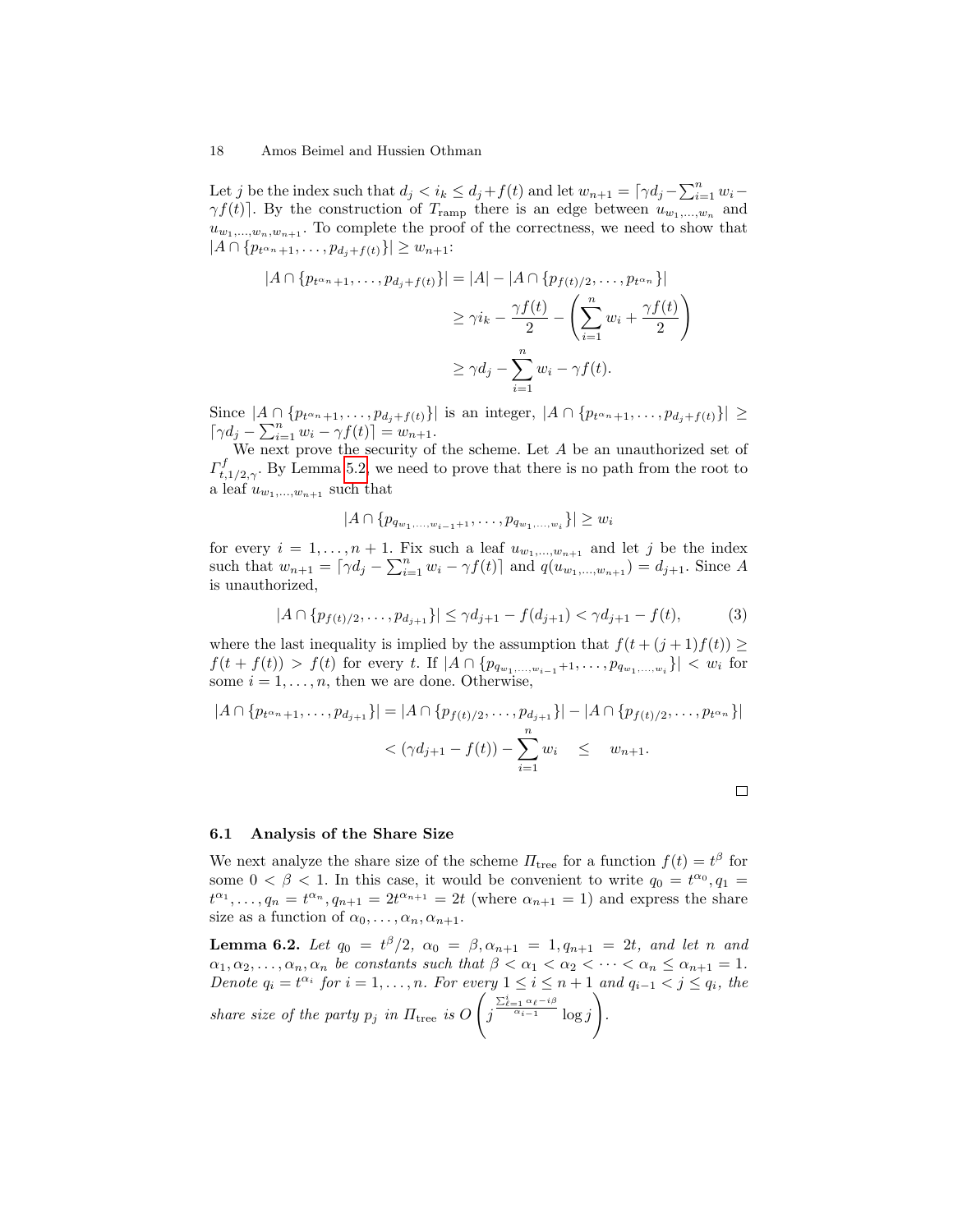*Proof.* The share of party  $p_i$  is composed of many shares of Shamir's threshold secret-sharing scheme with  $O(t)$  parties; the size of each such share is  $O(\log t)$ . The number of shares of a threshold secret-sharing that party  $p_i$  gets is the number of edges between layer  $i - 1$  and layer i in  $T_{\text{ramp}}$ , i.e., the number of nodes in layer  $i$  in  $T_{\text{ramp}}$ ; this number is bounded from above by

$$
\prod_{\ell=1}^i |W_\ell| = \prod_{\ell=1}^i \frac{2nq_\ell}{\gamma f(t)} = \prod_{\ell=1}^i \frac{2n}{\gamma} t^{\alpha_\ell - \beta} = \left(\frac{2n}{\gamma}\right)^i \cdot t^{\left(\sum_{\ell=1}^i \alpha_\ell\right) - i\beta}.
$$

This holds also for parties  $p_{t^{\alpha_n}+1}, \ldots, p_{2t}$  by taking  $\alpha_{n+1} = 1$  and  $|W_{n+1}| = t^{1-\beta}$ .  $\sqrt{ }$  $\setminus$  $\frac{\sum_{\ell=1}^{i}\alpha_{\ell}-i\beta}{\alpha_{i-1}}\log j$ As  $n, i, \alpha_i = O(1)$ , the total share size of  $p_j$  is O j .  $\Box$ 

By Theorem [3.3](#page-9-1) and Lemma [6.2](#page-15-2) we get the following lemma.

**Lemma 6.3.** Let n and  $\alpha_0, \alpha_1, \ldots, \alpha_n, \alpha_{n+1}$  be constants such that  $\beta = \alpha_0$  $\alpha_1 < \alpha_2 < \cdots < \alpha_n \leq \alpha_{n+1} = 1$ . Define

$$
C = \max \left\{ \frac{\sum_{\ell=1}^i \alpha_{\ell} - i\beta}{\alpha_{i-1}} : 1 \le i \le n+1 \right\}.
$$

Then, there is a secret-sharing scheme realizing  $\Gamma_{t+1/2}^{f(t)=t^{\beta}}$  $t,1/2,\gamma$ , where the size of the share of  $p_j$ , for  $t^{\beta}/2 < j \leq 2t$ , is  $O(j^C \log j)$  and there is an evolving secretsharing scheme realizing  $\Gamma_{\gamma t-t\beta,\gamma t}$ , where the size of the share of  $p_j$ , for  $j \in \mathbb{N}$ , is  $O(j^C \log^2 j)$ .

In order to find the best share size, we should find the number of layers  $n$ and the values of  $\alpha_1, \ldots, \alpha_n$  that minimize the above value C.

<span id="page-18-0"></span>Example 6.4. Take  $\alpha_0 = \beta$  and  $\alpha_i = 2\alpha_{i-1}$  for  $0 \le i \le \log 1/\beta$  and let i, j be such that  $t^{\alpha_{i-1}} < j \leq t^{\alpha_i}$ . In this case  $n = \log(1/\beta)$ . The share size of party  $p_j$ in the scheme realizing  $\Gamma_{t+1/2}^{f(t)=t^{\beta}}$  $t, t^{(t)=t^{\nu}}_{t,1/2,\gamma}$  is  $O(j^C \log j)$ , where

$$
C = \frac{\sum_{\ell=1}^{i} \alpha_{\ell} - i\beta}{\alpha_{i-1}} = \frac{\sum_{\ell=1}^{i} 2^{\ell} \beta - i\beta}{2^{i-1} \beta} = \frac{2^{i+1} - 1 - i}{2^{i-1}} \le 4 - 2\beta \log(1/\beta),
$$

where the last inequality is implied by the fact that  $i \leq \log(1/\beta)$ . By Corol-lary [3.4,](#page-10-1) this implies a scheme realizing the evolving access structure  $\Gamma_{\gamma t-t^{\beta},\gamma t}$ with share size  $O(j^{4-\beta \log(1/\beta)} \log^2 j)$ . This should be compared to the secretsharing scheme of [\[15\]](#page-26-3), which realizes the dynamic majority access structure (i.e.,  $\overline{\Gamma_{t/2-1,t/2}}$ ) with share size  $\tilde{O}(j^4)$ . Thus, our scheme improves on the scheme of [\[15\]](#page-26-3) for every constant  $\beta > 0$ , showing that allowing a gap between the sizes of the authorized and unauthorized sets reduces the share size, in the best known schemes.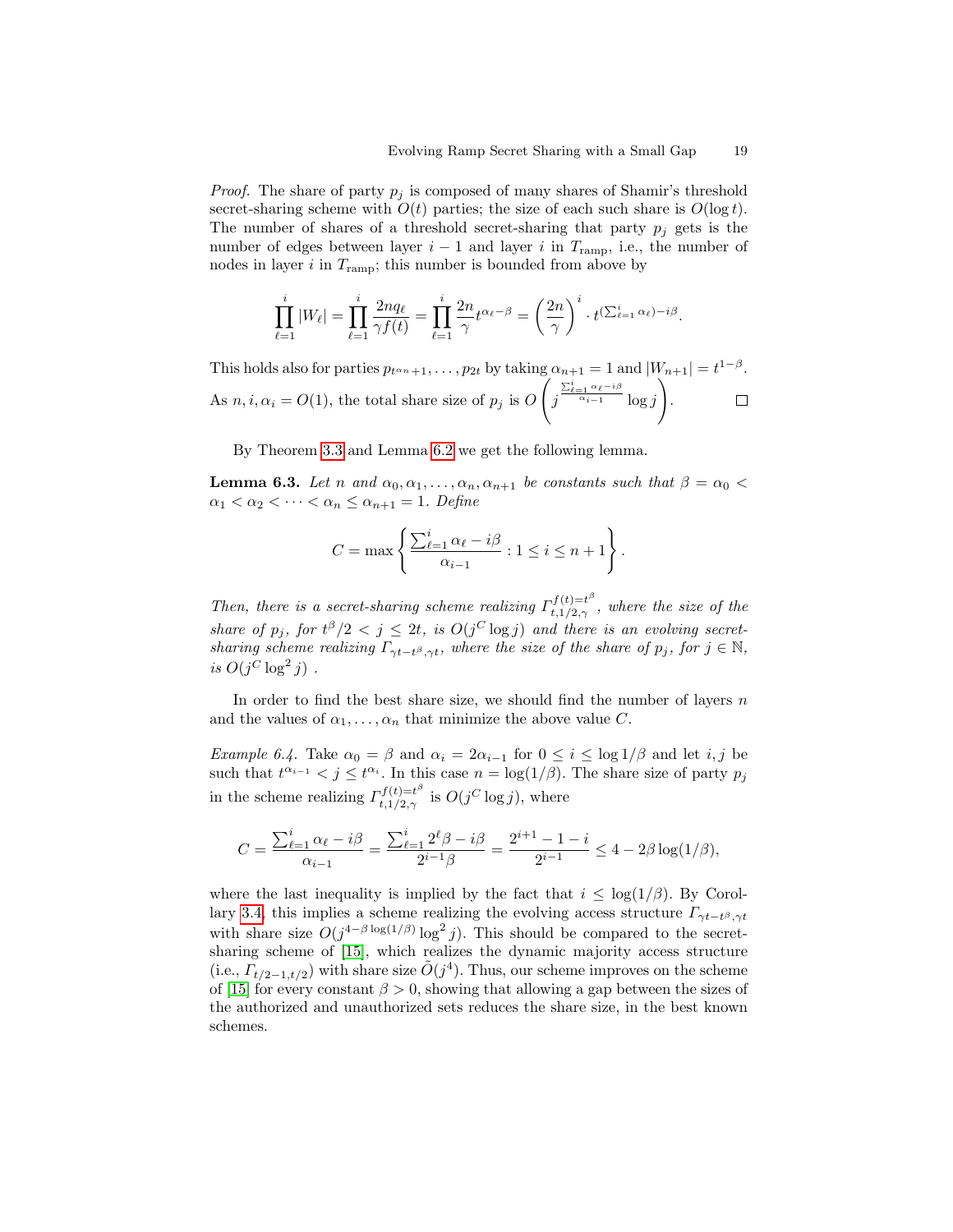Our goal in the rest of the section is to find better choices of  $\alpha_1, \ldots, \alpha_n, \alpha_n$ that will reduce the share size. For  $\beta = 1/8$  this is done in Example [6.6;](#page-19-0) similar optimization can be done for every fixed  $\beta$ . For general values of  $\beta$  this is done in Claim [6.8,](#page-20-0) where we care about the asymptotic dependency of the exponent in the share size on  $\beta$ .

Example 6.5. We next analyze the optimal share size that we can get by our scheme using one layer. We need to choose  $\beta < \alpha_1 \leq 1$ . By Lemma [6.2,](#page-15-2) the share size of the parties  $p_j$  where  $t^{\beta}/2 \leq j \leq t^{\alpha_1}$  is  $O(j^{\frac{\alpha_1-\beta}{\beta}} \log j)$ , and the share size of the parties  $p_j$  where  $t^{\alpha_1} < j \leq 2t$  is  $O(j^{\frac{\alpha_1+1-2\beta}{\alpha_1}} \log j)$ . We need to find  $\alpha$  such that  $\max\{\frac{\alpha_1-\beta}{\beta}, \frac{\alpha_1+1-2\beta}{\alpha_1}\}$  is minimized. The solution of this problem is when  $\frac{\alpha_1-\beta}{\beta} = \frac{\alpha_1+1-2\beta}{\alpha_1}$  (since increasing  $\alpha_1$  will increase  $\frac{\alpha_1-\beta}{\beta}$  and decrease  $\frac{\alpha_1+1-2\beta}{\alpha_1}$ , therefore,  $\alpha_1 = \beta + \sqrt{\beta - \beta^2}$  and the exponent in the share size is  $\sqrt{1/\beta - 1}$ . Note that by using zero layers, the exponent in share size is  $1/\beta - 1$ . When  $\beta > 1/2$  it holds that  $1/\beta - 1 < \sqrt{1/\beta - 1}$ , and zero layers are better in this case than one layer. When  $\beta < 1/2$ , one layer is better than zero layers.

<span id="page-19-0"></span>Example 6.6. We present an upper bound for the share size that can be achieved by our construction for  $\beta = \frac{1}{8}$ . We get this upper bound for  $n = 2$ , that is, when  $q_0 = \frac{t^{1/8}}{2}$  $\frac{1}{2}$ ,  $q_1 = t^{\alpha_1}$ ,  $q_2 = t^{\alpha_2}$ ,  $q_3 = 2t$ . We need to find  $\alpha_1$  and  $\alpha_2$ . By Lemma [6.2,](#page-15-2) the share size of the parties  $p_j$ , where  $t^{1/8}/2 \leq j \leq t^{\alpha_1}$ , is  $O(j^{\frac{\alpha_1-1/8}{1/8}} \log j)$ , the share size of the parties  $p_j$ , where  $t^{\alpha_1} < j \leq t^{\alpha_2}$ , is  $O(j^{\frac{\alpha_1 + \alpha_2 - 2/8}{\alpha_1}} \log j)$ , and the share size of the parties  $p_j$ , where  $t^{\alpha_2} < j \le 2t$ , is  $O(j^{\frac{\alpha_1+\alpha_2+1-3/8}{\alpha_2}} \log j)$ . In order to find the an upper bound, we solve the following non-linear program.

Minimize  $C$  subject to:  $\alpha_1 - 1/8 \le C/8$  $\alpha_2 + \alpha_1 - 2/8 \leq C \alpha_1$  $1+\alpha_1+\alpha_2-3/8\leq C\alpha_2$ 

 $1/8 < \alpha_1 < \alpha_2 \leq 1$ 

A possible solution for this problem is  $\alpha_1 = 0.413857, \alpha_2 = 0.792505$ . In this case,  $C = 2.310852$ . However, we do not know if this solution is optimal.

Theorem 6.7. There is an evolving secret-sharing scheme realizing the evolving access structure  $\Gamma_{\gamma t - t^{1/8}, \gamma t}$ , where the share size of party  $p_j$  is  $O(j^{2.32} \log^2 j)$ .

<span id="page-19-1"></span>Choosing the Parameters for the General case. In this subsection, we show how to choose good parameters for a general  $0 < \beta < 1/2$ . To minimize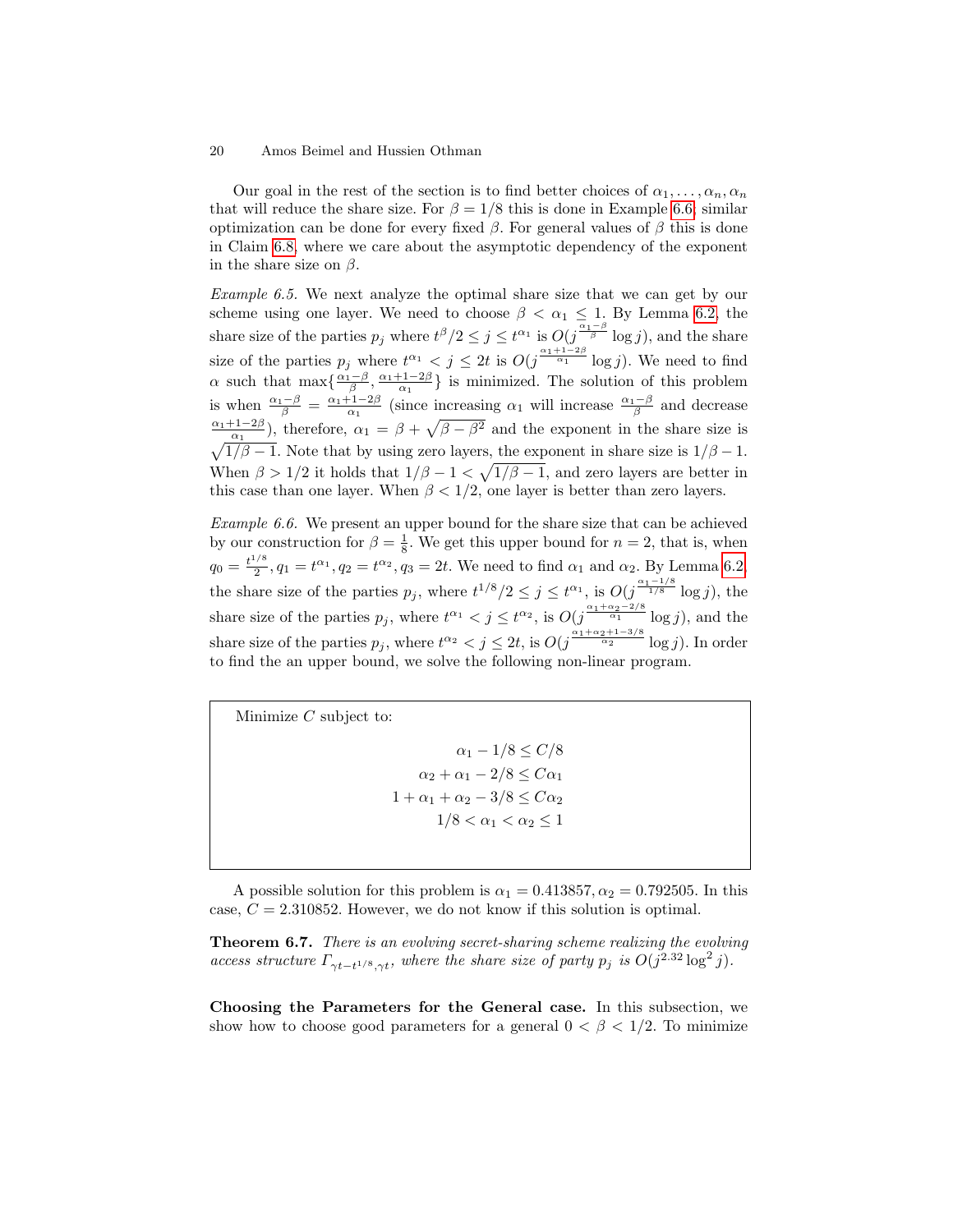the share size, we need to minimize  $\frac{\sum_{\ell=1}^{i} \alpha_{\ell}-i\beta}{\alpha_{i-1}}$ . As the saving we aim to is bigger than *i* $\beta$ , we will ignore this term and minimize  $\frac{\sum_{\ell=1}^{i} \alpha_{\ell}}{\alpha_{i-1}} = \frac{\sum_{\ell=1}^{i-2} \alpha_{\ell}}{\alpha_{i-1}} + 1 + \frac{\alpha_i}{\alpha_{i-1}}$ . In Example [6.4,](#page-18-0) we saw that if we take the values of  $\alpha_i$  as a geometric sequence with common ratio 2, then we get an exponent slightly smaller than 4. If  $\alpha_{\ell}$  is much smaller than  $2\alpha_{\ell-1}$  for many values on  $\ell$ , then  $\sum_{\ell=1}^{i-2} \alpha_{\ell}$  will be greater than  $\alpha_{i-1}$  and the exponent in the share size will be larger than 4. On the other hand, if  $\alpha_i$  is bigger than  $2\alpha_{i-1}$ , then  $\frac{\alpha_{i-1}}{\alpha_i} > 2$  and, also in this case, the share size will be larger than 4. Thus, we take a sequence that is close to geometric sequence with common ratio 2.

<span id="page-20-0"></span>**Claim 6.8.** Let  $\alpha_0 = \beta$  and  $\alpha_i = (2 + \frac{1}{2i}) \cdot \alpha_{i-1}$  until the first n such that  $\alpha_n \ge 1$ (and define  $\alpha_n = 1$ ). Then, for every i

$$
\frac{\sum_{i=1}^i \alpha_i - i\beta}{\alpha_{i-1}} \le \left(4 - O\left(\frac{1}{\log^2(1/\beta)}\right)\right).
$$

*Proof.* Note that  $\alpha_i > 2\alpha_{i-1}$ , so  $n \leq \log(1/\beta)$ . Furthermore, for every  $\ell \leq i$ 

$$
\alpha_{\ell} = \frac{\alpha_i}{\left(2 + \frac{1}{2(\ell+1)}\right) \cdot \ldots \cdot \left(2 + \frac{1}{2i}\right)} \leq \frac{\alpha_i}{(2 + \frac{1}{2i})^{i-\ell}}.
$$

Thus,

$$
\sum_{\ell=1}^{i} \alpha_j \le \sum_{\ell=1}^{i} \frac{\alpha_i}{\left(2 + \frac{1}{2i}\right)^{i-\ell}} \n= \frac{\alpha_i}{\left(2 + \frac{1}{2i}\right)^i} \frac{\left(2 + \frac{1}{2i}\right)^{i+1} - \left(2 + \frac{1}{2i}\right)}{\left(1 + \frac{1}{2i}\right)} \n\le \alpha_i \left(2 + \frac{1}{2i}\right) \left(1 - \frac{1}{2i+1}\right).
$$

For every  $2 \leq i \leq n$ ,

$$
\frac{\sum_{\ell=1}^{i} \alpha_{\ell} - i\beta}{\alpha_{i-1}} \le \frac{\sum_{\ell=1}^{i-1} \alpha_{\ell} + \alpha_{i}}{\alpha_{i-1}}
$$
  
\n
$$
\le \left(2 + \frac{1}{2(i-1)}\right) \left(1 - \frac{1}{2(i-1)+1}\right) + \frac{\alpha_{i}}{\alpha_{i-1}}
$$
  
\n
$$
\le 4 - \frac{1}{2i(2i-1)}
$$
  
\n
$$
\le 4 - O\left(\frac{1}{\log^{2}(1/\beta)}\right),
$$

where the last inequality is implied by the fact that  $i \leq n \leq \log(1/\beta)$ . Note that for  $i = n + 1$  it holds that  $\frac{\alpha_n}{\alpha_{n-1}} = 1$  and therefore the inequality holds.  $\Box$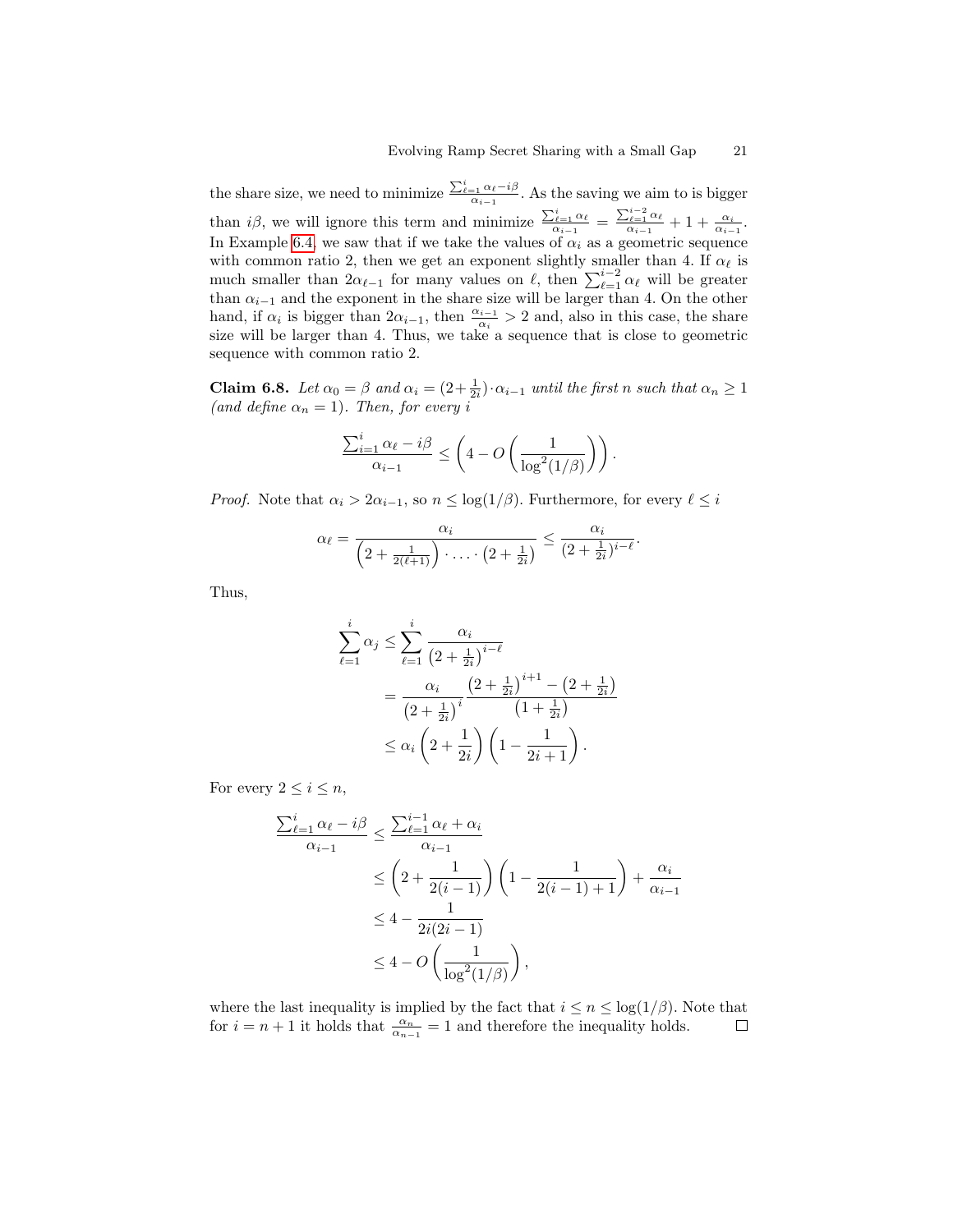For example, for  $\beta = 2^{-20}$  the exponent is less than  $4 - 1/(40 \cdot 39) < 3.9994$ . This should be compared to the simpler solution given in Example [6.4,](#page-18-0) where the exponent is  $4 - 40/2^{20} > 3.99996$ .

By Lemma [6.3](#page-12-0) and Claim [6.8,](#page-20-0) we obtain our evolving ramp secret-sharing scheme, proving Theorem [1.1.](#page-2-1)

Remark 6.9. In our analysis in Section [6.1](#page-19-1) we ignore the factor of  $i\beta$  in the exponent in the share size. This implies that in our construction of  $T_{\text{ramp}}$  we can take  $W_i = \{0, 1, \ldots, q_i\}$ . The saving in this case, compared to the scheme of [\[15\]](#page-26-3), stems from the fact that we take a collection of finite trees, where in each tree we ignore the first  $f(t)/2$  parties.

# <span id="page-21-0"></span>7 Reduction between Evolving Ramp Secret-Sharing Schemes

In this section we show how to construct an evolving secret-sharing scheme realizing  $\Gamma_{\gamma t-t^{\beta},\gamma t}$  for some constants  $\gamma, \beta$  from an evolving secret-sharing scheme realizing  $\Gamma_{t/d-((t/d\gamma)^{\beta}-1),t/d}$  for a constant d such that  $\gamma > 1/d$ . This construction is used to prove Theorem [1.2](#page-2-0) from Lemma [4.3.](#page-12-0)

**Theorem 7.1.** Let  $0 < \beta < 1$ ,  $d \in \mathbb{N}$ , and  $1/d < \gamma < 1$  be constants, and let *Π* be a scheme that realizes the evolving ramp access structure  $\Gamma_{t/d-((\frac{t}{\gamma d})^{\beta}-1),t/d}$ such that the length of the share of party  $p_i$  is  $c(j)$ . Then there is a scheme realizing the evolving ramp access structure  $\Gamma_{\gamma t-t}$ , such that the size of the share of party  $p_j$  is  $c(\lfloor \gamma d_j \rfloor)$ .

*Proof.* In Figure [5](#page-21-2) we describe the scheme  $\Pi'$  that realizes the evolving access structure  $\Gamma_{\gamma t-t^{\beta},\gamma t}$ . Next we prove the correctness and security of this scheme as well as analyzing its share size.

<span id="page-21-1"></span>The Scheme  $\Pi'$ 

For every  $j \in \mathbb{N}$ :

1. Give party  $p_j$  the share of party  $p_{\lfloor \gamma d_j \rfloor}$  in  $\Pi$ .

<span id="page-21-2"></span>**Fig. 5.** The scheme  $\Pi'$  that realizes the evolving access structure  $\Gamma_{\gamma t-t\beta,\gamma t}$ .

First we observe that, as  $\gamma d > 1$ , for every  $j > j'$ , parties  $p_j$  and  $p_{j'}$  in  $\Pi'$  get shares of parties  $p_{\vert \gamma d\bar{j}\vert}$  and  $p_{\vert \gamma d\bar{j}\vert}$  in  $\Pi$ , respectively, such that  $\lfloor \gamma d\bar{j} \rfloor \ge$  $|\gamma d(j'+1)| \ge |(\gamma d j')+1| > |\gamma d j'|$ , thus, the parties in  $\Pi'$  get shares of different parties in  $\Pi$ .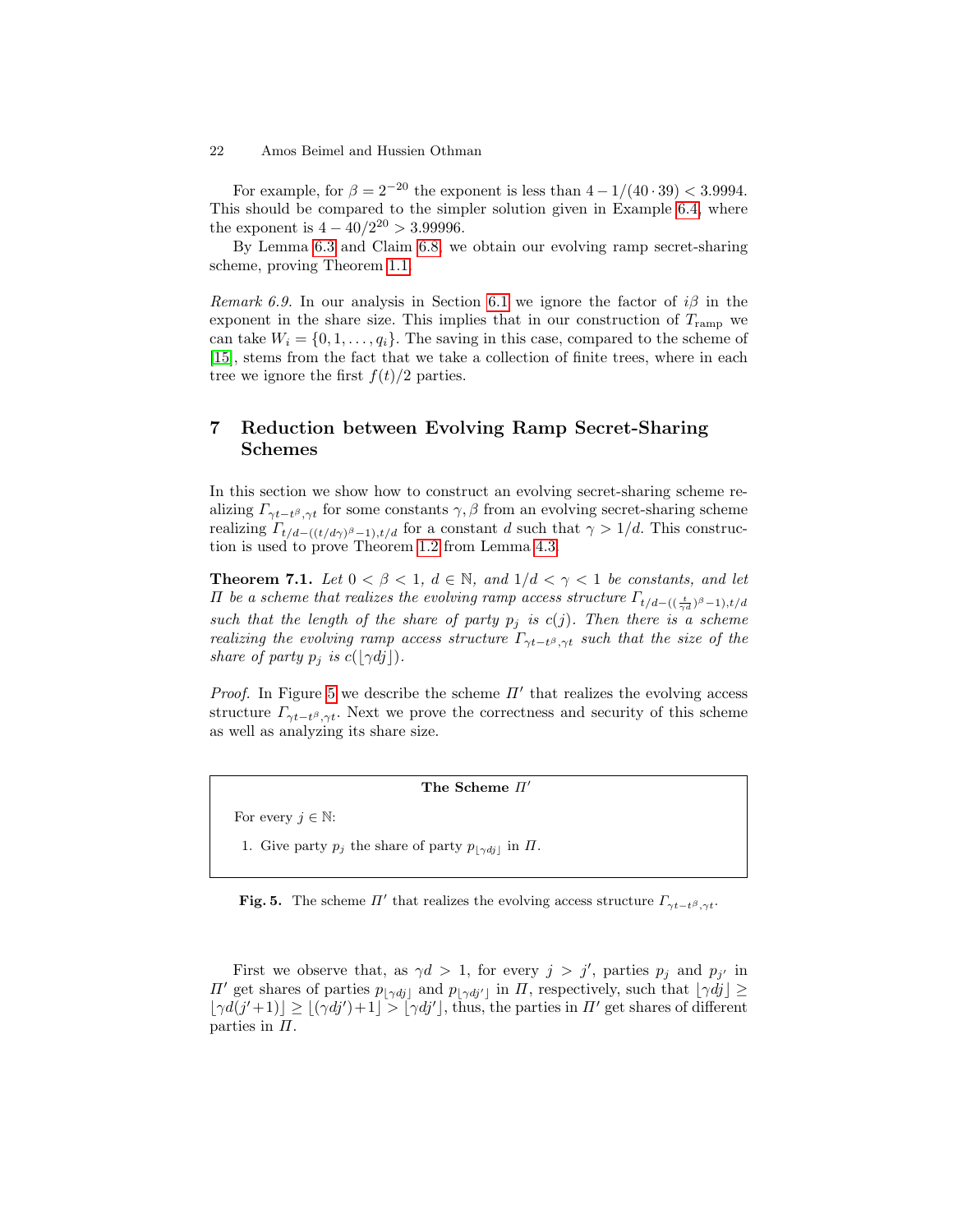Correctness: Let  $A = \{p_{i_1}, \ldots, p_{i_k}\}\$ be a minimal authorized set, i.e.,  $|A|$  =  $k \geq \gamma i_k$ . The parties in A get shares of parties in the set  $\{p_1, \ldots, p_{|\gamma di_k|}\}$  in  $\Pi$ and  $|A| \geq |\gamma di_k|/d$ , thus they can reconstruct the secret.

Security: Let  $A = \{p_{i_1}, \ldots, p_{i_k}\}\$ be an unauthorized set. Thus, for every  $1 \leq$  $j \leq k$ , parties  $p_{i_1}, \ldots, p_{i_j}$  in  $\Pi'$  get shares of parties in the set  $\{p_1, \ldots, p_{\lfloor \gamma d i_j \rfloor}\},$ and

$$
j \leq \gamma i_j - (i_j)^{\beta} \leq \frac{\lfloor \gamma di_j \rfloor + 1}{d} - \left(\frac{\lfloor \gamma di_j \rfloor}{\gamma d}\right)^{\beta} \leq \frac{\lfloor \gamma di_j \rfloor}{d} - \left(\left(\frac{\lfloor \gamma di_j \rfloor}{\gamma d}\right)^{\beta} - 1\right).
$$

Thus, for every  $1 \leq j \leq k$ , parties  $p_{i_1}, \ldots, p_{i_j}$  in  $\Pi'$  get shares of an unauthorized set in  $\Gamma_{t/d-((\frac{t}{\gamma d})^{\beta}-1),t/d}$ , and the parties  $p_{i_1},\ldots,p_{i_k}$  get no information about the secret.

Share size: Party  $p_j$  gets the share of party  $p_{\vert \gamma d_j \vert}$  in  $\Pi$ . Therefore, the share size of party  $p_j$  is  $c(\lfloor \gamma d_j \rfloor)$ .  $\Box$ 

By applying the reduction of Theorem [7.1](#page-21-1) to the scheme of Lemma [4.3,](#page-12-0) we obtain Theorem [1.2.](#page-2-0)

# <span id="page-22-0"></span>8 An evolving  $(k/2, k)$ -ramp secret-sharing scheme

Komargodski et al. [\[14\]](#page-26-0) presented an evolving secret-sharing scheme for the evolving k-threshold access structure for a constant  $k$  (i.e., the complete access structure containing all sets of size at least  $k$ ). In their construction, the j-th party's share size is  $O(k \log j)$ , we denote this construction by  $\Pi_0$ . An interesting open question is whether the dependency on  $k$  can be improved. We study a relaxtion of the problem, namely evolving  $(k/2, k)$ -ramp secret-sharing for constant  $k$ ; where every set that contains at least  $k$  parties can reconstruct the secret, and any set of size at most  $k/2$  cannot learn any information about the secret. We require nothing regarding the sets of size greater than  $k/2$  but smaller than k. We construct an evolving  $(k/2, k)$ -ramp secret-sharing scheme with share size  $O(\log k \log j)$ . In our construction, we use the scheme  $\Pi_0$  of [\[14\]](#page-26-0) as a building box.

In Figure [6](#page-23-0) we describe the scheme  $\Pi_{k/2,k}$  that realizes the evolving  $(k/2, k)$ threshold access structure. As in [\[14\]](#page-26-0), we first partition the parties into sets, called generations, according to the order they arrive, where the i-th generation contains the parties  $p_{2^{ki}}, \ldots, p_{2^{k(i+1)}-1}$ .

<span id="page-22-1"></span>We use the following observation in order to analyze the share size in  $\Pi_{k/2,k}$ .

Observation 8.1. Shamir's t-out-of-n secret-sharing scheme shares m different secrets  $s_1, s_2, \ldots, s_m$  with sizes  $\ell_1, \ldots, \ell_m$  among n parties using share size  $\max\{\lceil \log(n + 1) \rceil, \ell_1 + \ell_2 + \cdots + \ell_m\}.$ 

*Proof.* We simply share the secret  $s = s_0 \circ s_1 \circ \cdots \circ s_m$  by Shamir's secret-sharing scheme (where  $\circ$  is the concatenation of string).  $\Box$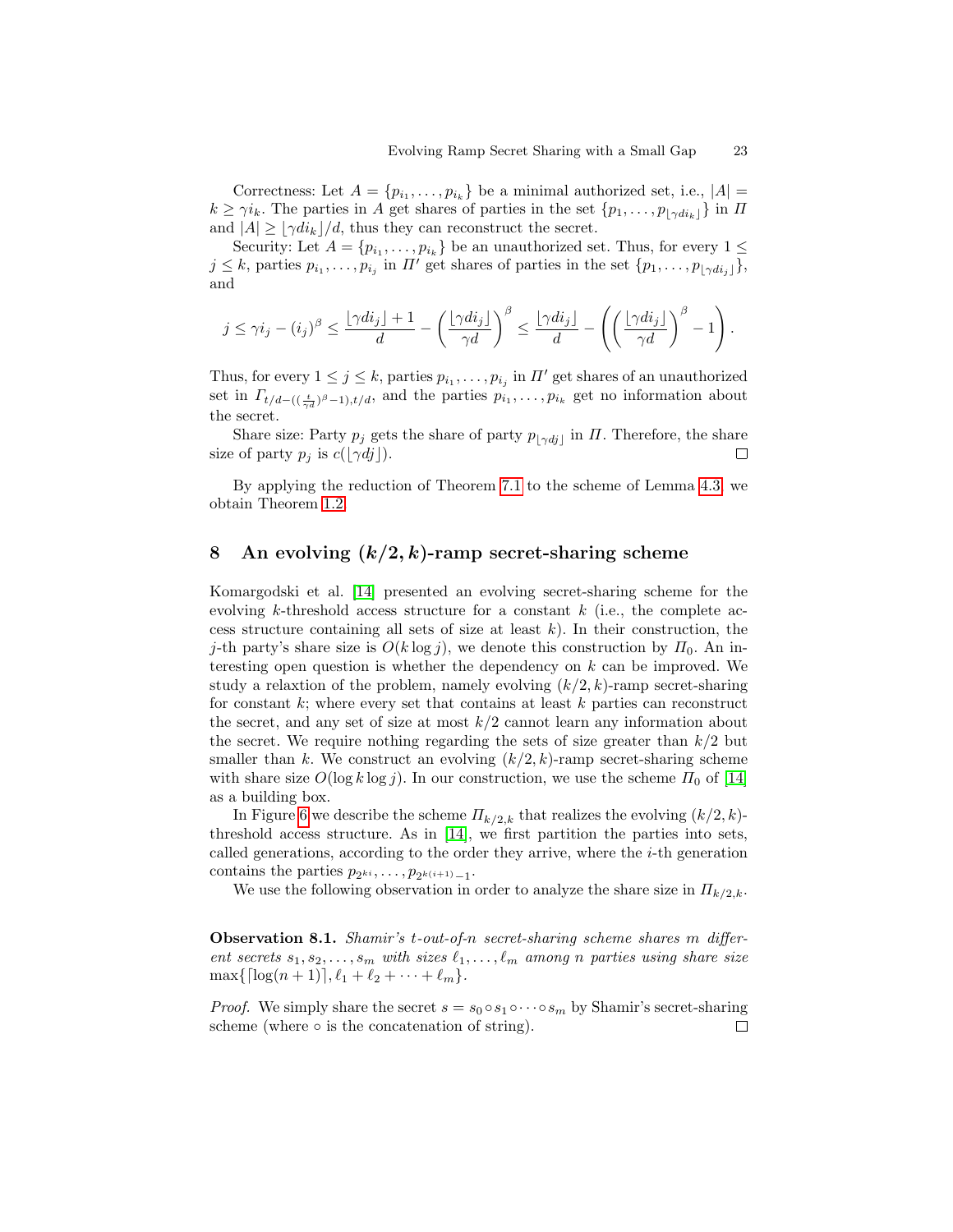#### The Scheme  $\Pi_{k/2,k}$

Let  $\Pi_0$  be the evolving k-threshold scheme of [\[14\]](#page-26-0).

When party  $p_{2ki}$  arrives, the dealer prepares shares for all the parties  $\{p_{2^{ki}}, \ldots, p_{2^{k(i+1)}-1}\}.$ 

- 1. Generate the next k shares from the scheme  $\Pi_0$ . Denote these shares by  $v_1^i, v_2^i, \ldots, v_k^i$ .
- 2. For  $\ell \in \{0, 1, \ldots, \log k\}$ , share  $v_2^i, \ldots, v_{2^{\ell+1}-1}^i$  by a  $2^{\ell}$ -out-of- $(2^{k(i+1)}-2^{ki})$ secret-sharing scheme among the parties  $\{p_{2^{ki}}, \ldots, p_{2^{k(i+1)}-1}\}$ . Denote this scheme by  $\prod_{\ell}^{i}$ . That is, the share  $v_1^i$  is shared with threshold 1 using  $\Pi_1^i$ , the shares  $v_2^i, v_3^i$  are shared with threshold 2 using  $\Pi_2^i$ , the shares  $v_4^i, \ldots, v_7^i$  are shared with threshold 4 using  $\overline{H}_3^i$ , etc.

<span id="page-23-0"></span>Fig. 6. The scheme  $\Pi_{k/2,k}$  realizing the evolving  $(k/2, k)$ -access structure.

**Theorem 8.2.** The scheme  $\Pi_{k/2,k}$  realizes the evolving ramp access structure  $\Gamma_{k/2,k}$  with share size  $O(\log k \log j)$  for party  $p_j$ .

*Proof.* Correcntess: we show that any set of size at least  $k$  can reconstruct the secret. Let  $A = \{p_{i_1}, p_{i_2}, \ldots, p_{i_k}\}\$ be a minimal authorized set such that  $p_{i_k}$  is in the g-th generation, that is,  $2^{kg} \le i_k \le 2^{k(g+1)} - 1$ . For  $1 \le j \le g$ , let  $c_j$  be the number of of parties in  $A$  from the j-th generation. By the construction,  $c_i$ parties in generation j can reconstruct at least  $c_j$  shares from generation j (this is true since every  $v_{\ell}^{j}$  is shared by threshold of at most  $\ell$ ). Therefore, the set A can reconstruct at least  $\sum_{j=1}^{k} c_j = k$  shares of  $\Pi_0$ , thus, by the correctness of  $\varPi_0,$  the set  $A$  can reconstruct the secret.

Security: Let A be an unauthorized set of size at most  $k/2$  ending in generation g. By the construction,  $c_j$  parties from the j-th generation can reconstruct at most  $2c_j - 1$  shares from generation j (this is true since every  $v_{\ell}^j$  is  $\sum_{j=1}^{g}(2c_j-1) < k$  shares of  $\Pi_0$ . By the security of  $\Pi_0$ , the set A cannot learn shared by threshold of at least  $\lceil \ell/2 \rceil$ , thus the set A can reconstruct at most any information about the secret.

Share size analysis: the share of party  $p_i$  in generation g is composed of the shares from the schemes  $\Pi_{\ell}^{i}$  for every  $\ell \in \{0, 1, \ldots, \log k\}$ . The size of generation g is  $2^{k(g+1)} - 2^{kg} \leq 2^{kg} \cdot 2^{k}$ . Party  $p_j$  is in the  $\lfloor \frac{\log j}{k} \rfloor$ -th generation. The log of the generation size of the generation of  $p_j$  is less than  $kg + k \leq \frac{k \log j}{k} + k =$  $\log j + k$ . The scheme  $\Pi_{\ell}^{i}$  for every  $0 \leq \ell \leq \log k$  requires share size  $\max\{\log j + \ell\}$  $k, |v^g_2$  $\frac{g}{2^{\ell}}$  + · · · +  $|v_2^g$  $\{2^{\ell+1}-1\}$  (by Observation [8.1\)](#page-22-1). The shares  $v_1^g, \ldots, v_k^g$  are generated from  $\Pi_0$ ; recall that the share size of the *n*-th party in  $\Pi_0$  is  $k \log n$ . By the construction,  $k(g-1)$  shares from  $\Pi_0$  were generated for the previous generations. Therefore,

$$
|v_{\ell}^{g}| \le |v_{k}^{g}| \le k \log k g \le k \log k \frac{\log j}{k} = k \log \log j.
$$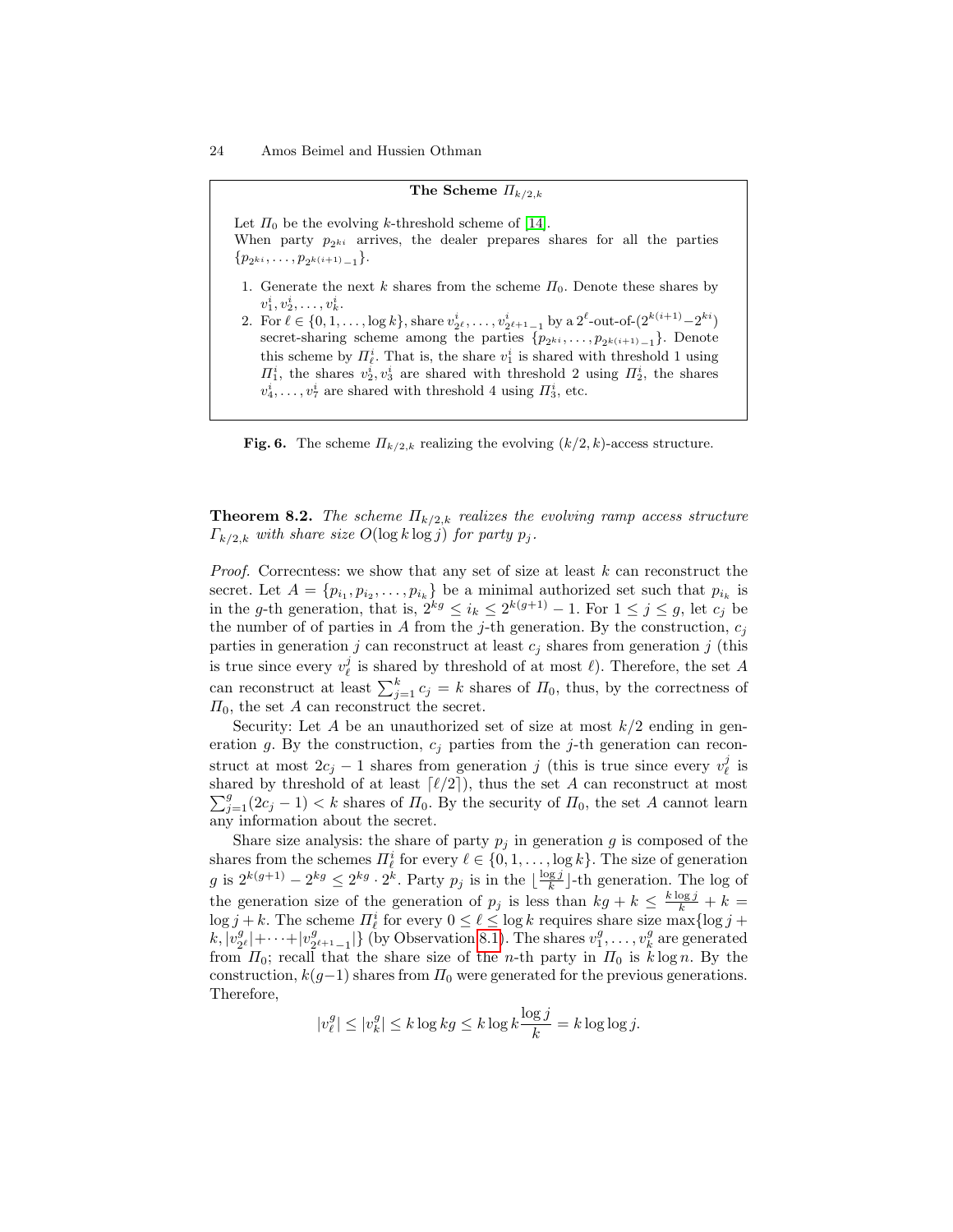$\Box$ 

Thus, the share size in  $\Pi^g_\ell$  is at most

$$
\max\{\log j + k, 2^{\ell} \cdot k \log \log j\}.
$$

The total share size is:

$$
\sum_{\ell=0}^{\log k} \max\{\log j + k, 2^{\ell} \cdot k \log \log j\} \leq (\log k + 1)(\log j + k) + 2k^2 \log \log j.
$$

When  $j > 2^{2k^2}$ , the share size of  $p_j$  is  $O(\log k \log j)$ .

# <span id="page-24-0"></span>9 Properties of Optimal Choices of Parameters for the Tree Technique

In this section we show the limitations of the tree technique for  $\beta \geq 1/2$ . We also give an upper bound on the number of layers minimizing the share size in our scheme for general  $\beta$ .

## 9.1 The Share Size in  $\Pi_{\text{tree}}$

In this subsection, we analyze the share size in  $\Pi_{\text{tree}}$  and prove that for  $1/2 \leq$  $\beta$  < 1 the optimal share size is obtained when  $n = 0$ , i.e., it is  $\Theta(j^{\frac{1-\beta}{\beta}})$ .

**Claim 9.1.** For every  $\beta \geq 1/2$ , the share size in  $\Pi_{\text{tree}}$  is  $\Omega(j^{\frac{1-\beta}{\beta}})$  for at least one party  $p_i$ .

*Proof.* Let  $j = t^{\alpha_n} + 1$ . By Lemma [6.2,](#page-15-2) the share size of the party  $p_j$  is  $\Omega(j^C)$ , where  $C = \frac{1 + \sum_{\ell=1}^{n-1} \alpha_{\ell} + \alpha_n - \beta(n+1)}{\alpha_n}$ . It holds that,

$$
\sum_{\ell=1}^{n-1} \alpha_{\ell} = \alpha_n (C - \frac{1-\beta}{\beta}) + (n+1)\beta - \frac{2\beta - 1}{\beta} \alpha_n - 1
$$
  
 
$$
\leq \alpha_n (C - \frac{1-\beta}{\beta}) + (n+1)\beta - (2\beta - 1) - n - 1
$$
  
 
$$
= \alpha_n (C - \frac{1-\beta}{\beta}) + (n-1)\beta,
$$

where the inequality follows from the fact that  $\alpha_n > \beta$  and  $2\beta - 1 \geq 0$ . As  $\alpha_{\ell} > \beta$ for every  $1 \leq \ell \leq n-1$ , we get that  $\alpha_n(C - \frac{1-\beta}{\beta}) \geq \sum_{\ell=1}^{n-1} \alpha_{\ell} - (n-1)\beta \geq 0$ , i.e.,  $C \geq \frac{1-\beta}{\beta}$ .  $\Box$ 

Remark 9.2. For every  $n > 0$  and  $\beta > 1/2$ ,  $\Pi_{\text{tree}}$  with n layers has shares greater than  $\Pi_{\text{seg}}$  (since,  $\frac{2\beta-1}{\beta}\alpha_n > 2\beta - 1$  as  $\alpha_n > \beta$ ).

<span id="page-24-1"></span>**Claim 9.3.** For every  $\beta < 1/2$  there is at least one party  $p_j$  such that the share size of  $p_j$  in  $\Pi_{\text{tree}}$  is  $\Omega(j)$ .

*Proof.* Let  $j = t^{\alpha_n} + 1$ . The share size of party  $p_j$  is  $\Omega(j^{C'})$  where  $C' =$  $\frac{1+\sum_{\ell=1}^{n-1}\alpha_{\ell}+\alpha_{n}-\beta(n+1)}{\alpha_{n}} \geq \frac{\alpha_{n}}{\alpha_{n}} = 1$  (since  $\alpha_{\ell} \geq \beta$  for every  $1 \leq \ell \leq n-1$ ).  $\Box$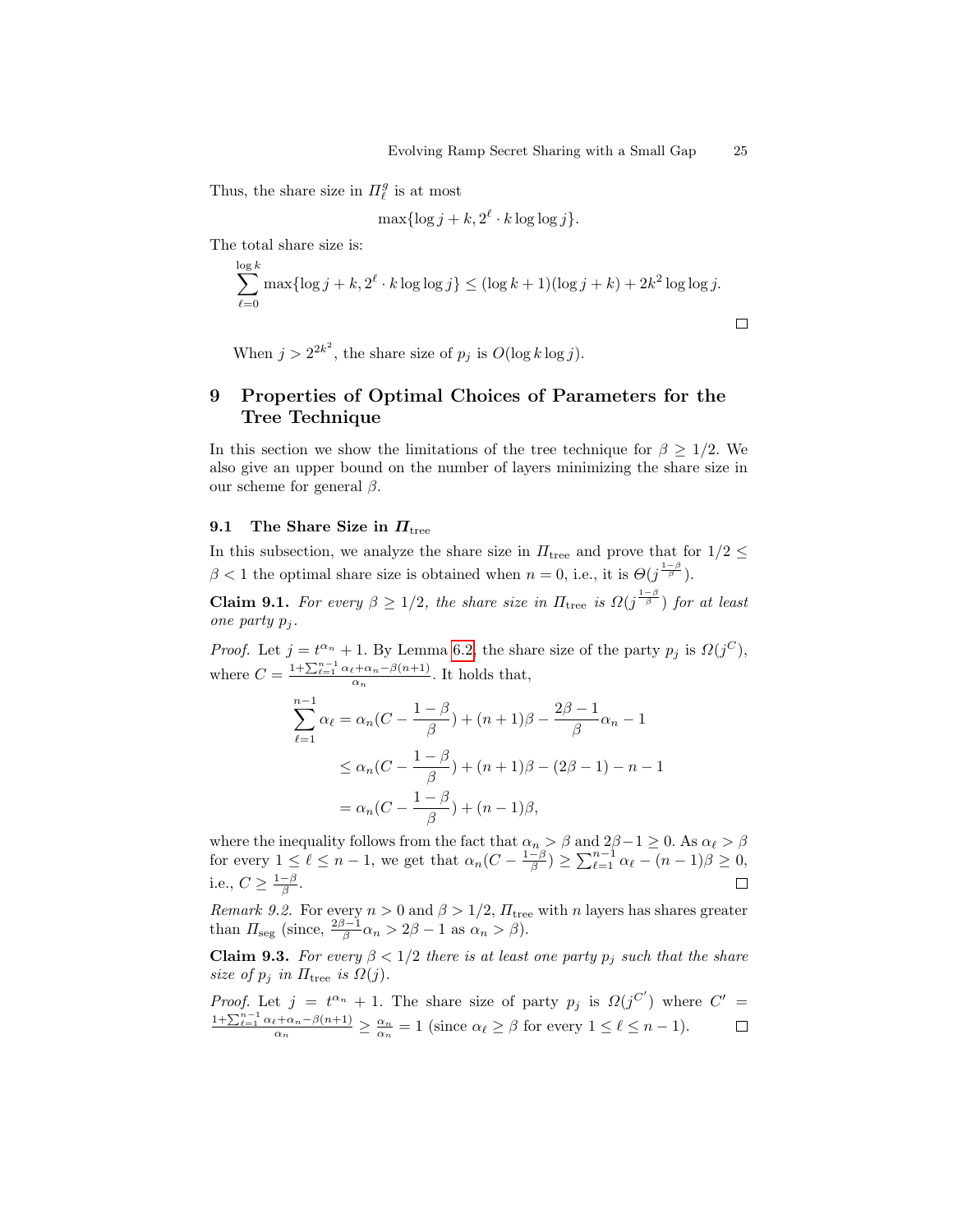# 9.2 Upper Bound on the Number of Layers in the Optimal Solution for  $\boldsymbol{\varPi}_{\text{tree}}$

In this section, we show that, for every  $\beta < 1/2$ , there exists a choice of the parameters  $n, \alpha_1, \ldots, \alpha_n$  that minimizes the share size of  $\Pi_{\text{tree}}$  and the number of layers *n* is at most  $O(\log(1/\beta))$ .

<span id="page-25-2"></span>**Claim 9.4.** Let  $n, \alpha_1, \ldots, \alpha_n$  be parameters for  $\Pi_{\text{tree}}$ . If the share size of party  $p_j$ , for every  $j \in \mathbb{N}$ , in  $\Pi_{\text{tree}}$  is less than  $j^4$  and there exist indices  $1 \le i_1 < i_2 \le j_3$  $n-2$  such that  $\alpha_{i_2} < 2\alpha_{i_1}$  and  $\alpha_{i_1} \geq 2\beta$ , then  $i_2 \leq i_1 + 15$ .

*Proof.* By the assumption of the lemma,  $\alpha_{i_1} - \beta \ge \alpha_{i_1} - 0.5\alpha_{i_1} = 0.5\alpha_{i_1}$ . Recall that the the share size of party  $p_j$  where  $j = t^{\alpha_{i_2}} + 1$  is greater than  $j^C$ , where  $C = \frac{\sum_{\ell=1}^{i_2+1} \alpha_{\ell} - (i_2+1)\beta}{\alpha}$  $\frac{\alpha_{\ell}-(\nu_2+1)\beta}{\alpha_{i_2}}$ . We next analyze this expression, using the fact that  $\alpha_{\ell} >$  $\beta$  for  $1 \leq \ell \leq i_1 - 1$  and  $\alpha_{\ell} \geq \alpha_{i_1}$  for  $\ell \geq i_1$ .

$$
\frac{\sum_{\ell=1}^{i_2+1} \alpha_{\ell} - (i_2+1)\beta}{\alpha_{i_2}} \ge \frac{\sum_{\ell=i_1}^{i_2+1} (\alpha_{i_1} - \beta)}{\alpha_{i_2}}
$$

$$
\ge \frac{\sum_{\ell=i_1}^{i_2+1} 0.5\alpha_{i_1}}{2\alpha_{i_i}}
$$

$$
\ge \frac{i_2+1-i_1}{4}.
$$

Since we assume that the exponent is at most 4, we obtain that  $i_2 \leq i_1 + 15$ .  $\Box$ 

**Lemma 9.5.** For every  $\beta < 1/2$ , there exists a choice of the parameters  $n, \beta <$  $\alpha_1 < \cdots < \alpha_n \leq 1$  that minimizes the share size in  $\Pi_{\text{tree}}$  and the number of layers n is at most  $15 \log(1/\beta) + 2$ .

*Proof.* First, let i be the largest index such that  $\alpha_i \leq 2\beta$ . If  $i \geq 2$ , we consider the parameters  $n-i+1, \alpha_i, \ldots, \alpha_n$  with  $n-i+1$  layers. This choice of parameters can only decrease the share size of parties  $p_{t^{\alpha_i}+1}, \ldots, p_{2t}$  (since  $\alpha_1, \ldots, \alpha_{i-1} > \beta$ ). The share size of party  $p_j$ , where  $t^{\beta}/2 \leq j \leq t^{\alpha_i}$ , is  $O(j^C)$  where  $C = (\alpha_i - \alpha_j)$  $\beta$ / $\beta \le 1$ . By Claim [9.3,](#page-24-1) for every  $\beta \le 1/2$ , the exponent of the share size is at least 1. Thus,  $n - i + 1, \alpha_i, \dots, \alpha_n$  is also optimal.<sup>[2](#page-25-1)</sup>

Second, the optimal solution has exponent less than 4 (by our construction in Section [6.1\)](#page-19-1). Thus, by Claim [9.4,](#page-25-2) for every  $1 \leq \log(1/\beta)$ , in the interval  $2^{d}\beta+1,\ldots,2^{d+1}\beta$  there are at most 15 layers. Thus, the total number of layers is as most  $15 \log(1/\beta) + 2$ .  $\Box$ 

# References

<span id="page-25-0"></span>1. A. Beimel and H. Othman. Evolving ramp secret-sharing schemes. In SCN '18, volume 11035 of LNCS, pages 313–332, 2018.

<span id="page-25-1"></span><sup>&</sup>lt;sup>2</sup> In fact, for every  $\beta < 1/2$ , it must hold that  $\alpha_2 > \beta$ , as the exponent in this case is greater than 1.